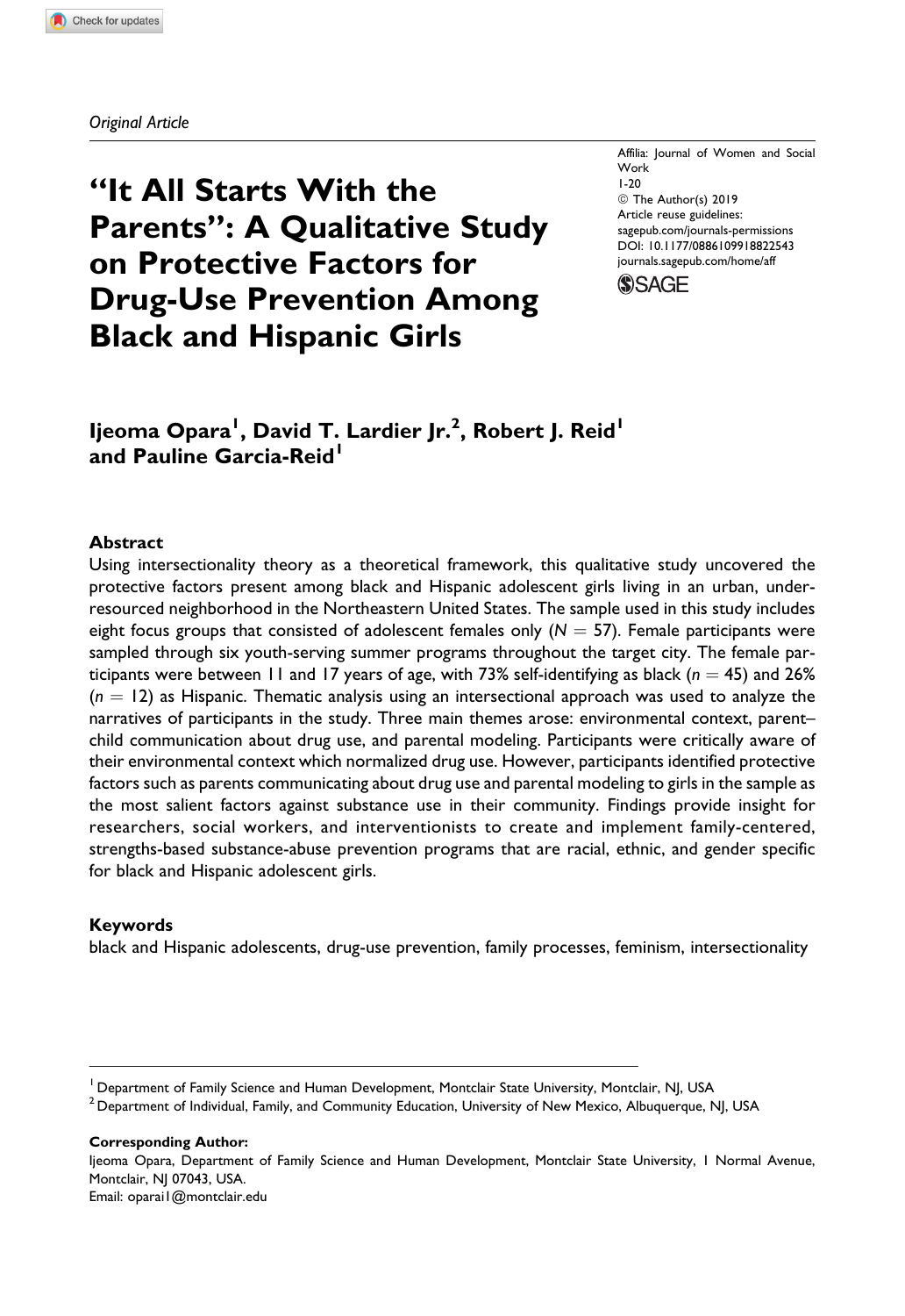Substance-abuse research often overlooks the resiliency of urban girls of color who are not using drugs. The diverse and intersecting realities of girls of color have been largely understudied in substance-abuse research and can contribute to the continued marginalization of girls of color. The hegemony of mainstream prevention programming and empirical literature minimizes the experiences of girls of color and often combines their experiences with young boys of color, ignoring gender-unique risk and protective factors (M. L. Collins, Baiardi, Tate, & Rouen, 2015; Guthrie & Flinchbaugh, 2001). This tenuous position diminishes the importance of nuanced experiences and voices of girls of color. Studies that have examined substance use among girls of color often highlight risk factors present in their communities, while missing the vertical intersections that bombard the lives of girls of color and create an unremitting loop of oppression and marginalization.

This study focuses on the protective factors that aid girls of color living in an urban neighborhood in their decision to not use or abuse drugs. The term "girls of color" refers to girls who belong to racial and ethnic groups that are minoritized and oppressed in today's U.S. society (i.e., black and Hispanic). While the conceptual model and implications we propose in this study can potentially apply to all adolescent girls, we argue the importance of highlighting the strengths and resiliency of girls, specifically among black and Hispanic girls, which are consistently perceived by society as "less than" or inferior. All of the girls who participated in this study identified as either being black only or Non-white Hispanic only. Although we discuss black and Hispanic girls through a binary lens, we acknowledge that girls can identify as multicultural, which offers more varied and complex experiences.

We utilize an intersectionality framework that integrates the lived experiences of black and Hispanic girls living in a segregated, underresourced community, while acknowledging the reality of their intersecting social identities (see Figure 1). This framework considers the cultural and historical context of black and Hispanic girls that influences their susceptibility and exposure to drug use, as well as highlights the significance of systemic racism and classism within the United States as contributing factors to their exposure. Furthermore, we provide a culturally relevant perspective that includes the voices of black and Hispanic girls, allowing them to redefine themselves in a positive way, promote protective factors that they themselves perceive as beneficial in their lives, and celebrate their families that nurture their ability to be resilient.

It is important to note that this study does not attempt to portray the experiences of girls of color as falling under a homogeneous umbrella but rather to acknowledge the commonality of risk factors that contribute to their marginalization in the United States. Examples of factors include increased access to illicit and licit drugs and exposure to drug use in their underresourced, segregated communities. While variations of experiences within racial and ethnic groups of girls may exist, the focus of this study highlights the strengths of girls of color and their families within such communities.

## Literature Review and Conceptual Framework

Intersectionality theory highlights that girls of color occupy multiple and diverse identities and social locations (Andersen & Collins, 2014; Crenshaw, 1991). Identities intersect in these social sites and narratives, contributing to the oppression, subordination, and perceptions of girls of color in the United States. The historical and sociocultural context of U.S. society shapes the view of adolescent girls and women, raising the probability of poor health outcomes and encouraging risky behaviors in adolescent girls of color. Such occurrences are a resulting outcome of the ongoing marginalization of these girls and their families (Banks & Stephens, 2018). Previous substanceabuse policy research neglects the role of context as a causal component to the phenomena (Maxwell, 2004). Explanations of drug use and access to substances fail to consider why girls of color are forced to reside in environments that continually place them at risk of engaging in risky behaviors.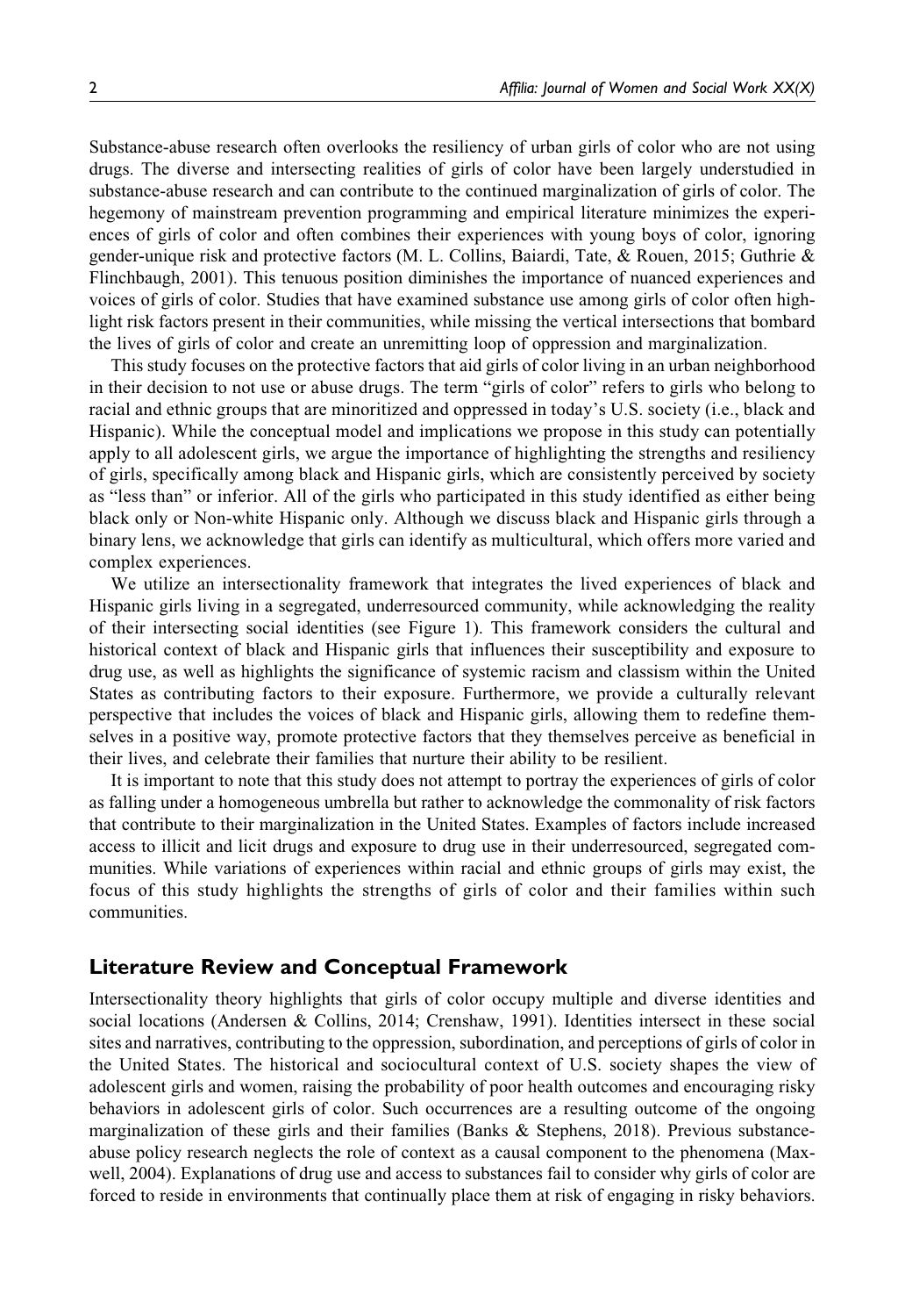

Figure 1. A conceptual model of risk and protective factors in drug use among urban black and Hispanic girls through an intersectional lens.

Intersectionality undergirds critical analysis of social locations, context, identity, and historical time—highlighting marginalization and promoting empowerment for individuals and groups (P. H. Collins, 1991).

## Intersectionality and the Lives of Black and Hispanic Girls

The lives of young girls of color are bounded with the lives of young boys of color and are further entangled with the lives of their nonminority female counterparts. It is imperative that their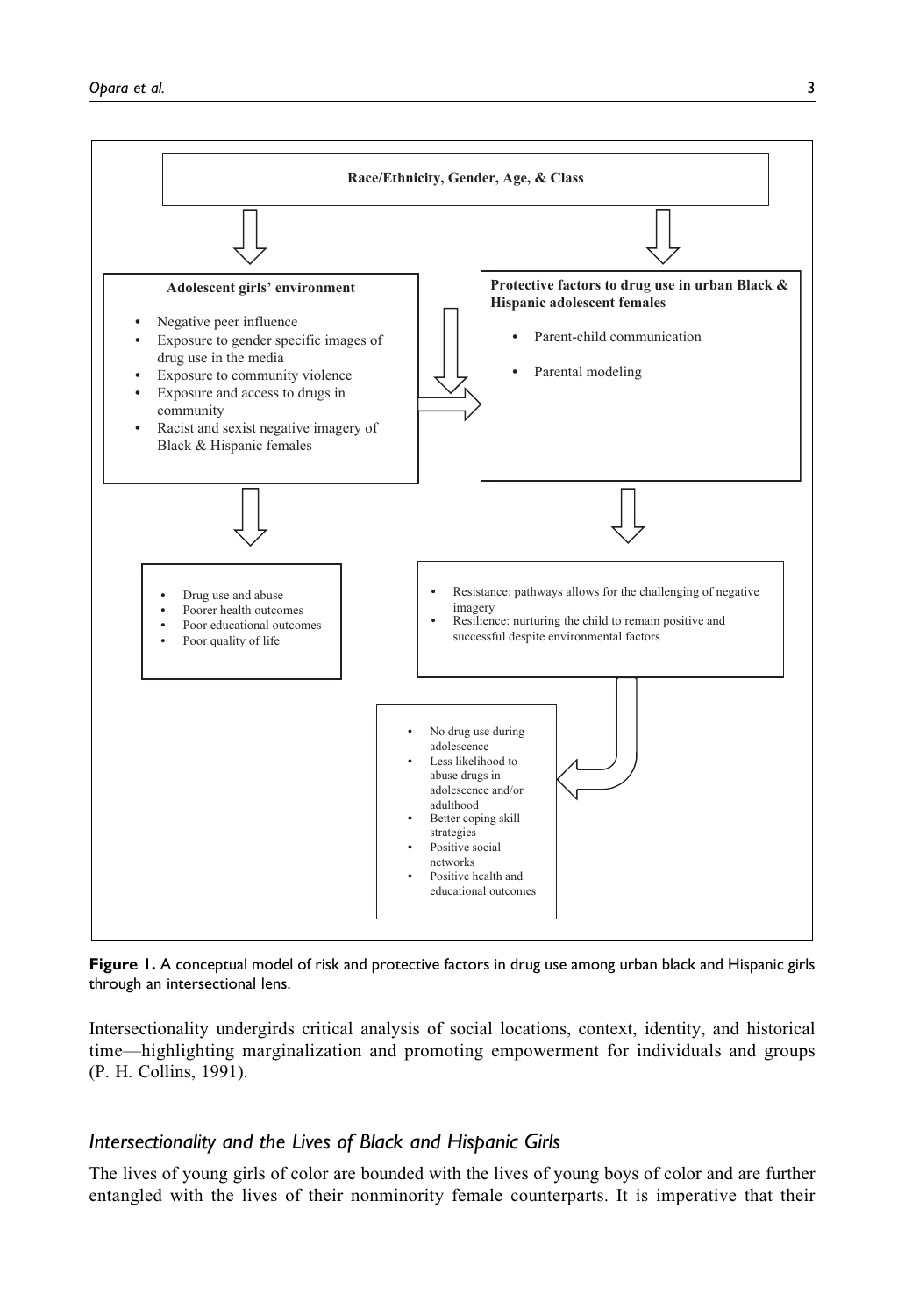structural contexts be made visible in order to have a clearer understanding of the circumstances that can both place them at risk and protect them. The bifocals used to examine such contexts highlight the role of structural circumstances and neighborhood context, as the intersections imbedded within the environment can work toward defining resources that can protect girls of color. As noted by Haight (2018), within every context, youth tend to respond to and ultimately embrace, reject, or elaborate upon the social patterns to which they are exposed.

Neighborhood context is highly informative in examining outcome behaviors among adolescents of color. Adolescents of color often have limited geographical mobility and are socially isolated from neighborhoods that lack sufficient resources. Due to this form of neighborhood segregation, social and structural factors can have a greater impact on the lives of girls of color residing in urban communities (Floyd & Brown, 2013). The racialized and classist U.S. system amplifies urban black and Hispanic adolescent girls' exposure to risk factors, increasing their vulnerability to drug use, and impacting their experiences and the expectations that society places on them.

The experiences of diverse racial groups situated in certain contexts can affect the developmental trajectories of adolescent girls of color and family processes. To date, scholarship has failed to document the conceptual role of intersectionality on girls of color, in relation to drug-use prevention. By virtue of where they reside, urban, low-income black and Hispanic adolescent girls are more likely, than nonminority adolescent girls, to be exposed to community violence and drug usage (Richards et al., 2015; Saxe et al., 2001), which can be linked to substance use and abuse (Jackson, Denny, & Ameratunga, 2014; Zimmerman & Farrell, 2017). Prevention efforts currently lack gender-specific approaches, particularly those that consider the vertical intersections of girls of color (Schinke, Fang, Cole, & Cohen-Cutler, 2011).

Anderson and Scott (2012) examined the causal impact that contextual factors can have on individuals through an intersectional lens. Although the term "causal" can be controversial especially in qualitative research, understanding how such factors affect girls of color is crucial so that macro-level factors do not become invisible and ignored; thus, further oppressing this group. Applying intersectionality theory as a theoretical framework sheds light on (a) reasons why a majority of black and Hispanic adolescent girls and their families reside in underresourced neighborhoods, (b) self-awareness to what adolescents' girls face in their environment, (c) why girls are exposed to frequent imagery of drug usage and violence, and (d) the lack of vital resources necessary for survival and success. Researchers must consider how young girls of color evolve in their immediate environments and how the interaction of systems within the larger environment can affect their developmental outcomes (Demo, 2007; Opara, 2018; Walton & Oyewuwo-Gassikia, 2017).

#### Families Role in Drug-Use Prevention

For black and Hispanic adolescent girls, the mother–daughter relationship typically aligns with behavioral outcomes (Barman-Adhikari, Cederbaum, Sathoff, & Toro, 2014; Hutchinson & Montgomery, 2007; Schinke et al., 2011). Lack of mother–daughter closeness has been shown in the literature to predict drug usage among adolescent girls (Schinke, Di Noia, Schwinn, & Cole, 2006). Literature supports the role of protective factors such as parent–child communication which can buffer risky behaviors among both black and Hispanic adolescent girls (Schinke et al., 2011; Schwinn, Schinke, Hopkins, & Thom, 2016; Shillington et al., 2005). High religiosity, parental control, and greater peer disapproval of substance use have been shown to be more influential for black adolescent girls (Schinke et al., 2006). While for Hispanic adolescent girls, strong family connectedness, "familismo," and strong ties to culture have been found to be an important to deterrent to drug use (Garcia-Reid, Lardier, Reid, & Opara, 2018; Guilamo-Ramos, Bouris, Jaccard, Lesesne, & Ballan, 2009; Lardier, Barrios, Garcia-Reid, & Reid, 2018; Schinke, Schwinn, Hopkins, & Wahlstrom., 2016).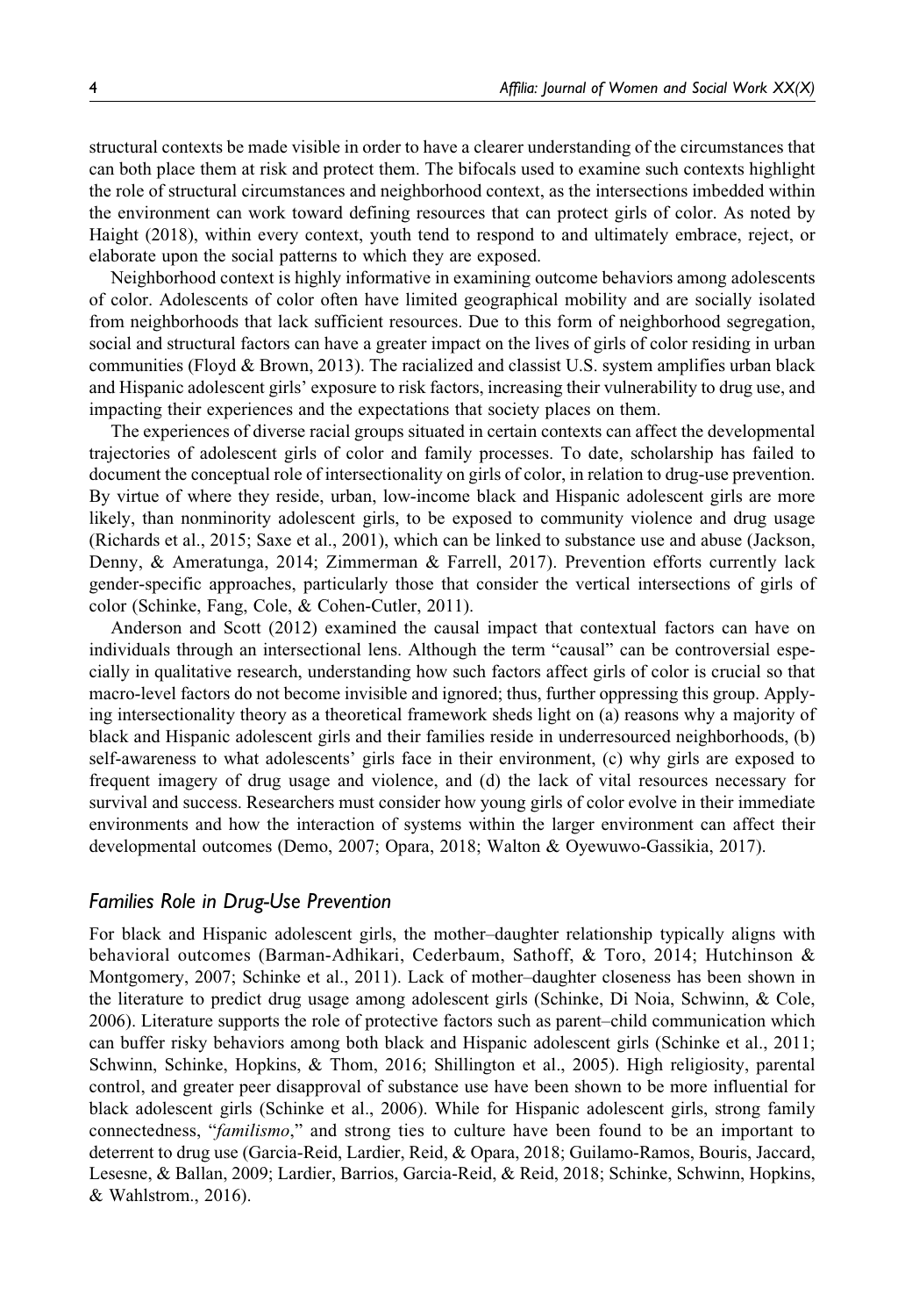Understanding how resiliency is fostered among black and Hispanic girls is crucial as research is limited in this area. Intersectionality theory emphasizes that adolescent girls of color will experience adversity (e.g., challenges related to racism, classism, sexism, and ethnic discrimination) and must develop attitudes and behaviors that prevent them from internalizing these experiences (Walton & Oyewuwo-Gassikia, 2017). Experiences of adversity may cause adolescent girls to use drugs and develop mental health symptoms, due to stress and community trauma. However, increasing the presence of protective factors can moderate the relationship between environmental stressors by fostering resilience among youth (see Figure 1; Hardaway, Sterrett-Hong, Larkby, & Cornelius, 2016; Jain & Cohen, 2013).

# Research Questions

The few studies that have addressed protective factors against drug abuse among both groups have done so using quantitative methodology (e.g., Schinke et al., 2006, 2011; Schwinn et al., 2006; Telzer, Gonzales, & Fuligni, 2014). Through their shared historical experiences of gendered racism and discrimination, black and Hispanic adolescent girls' voices are unheard and ignored—profoundly impacting how they are viewed as a group in research (P. H. Collins, 1991; Davis, 1981). This qualitative study highlights these unheard voices and examines the gap in literature, focusing on protective factors against drug use. This study sought to answer two research questions:

- 1. What are the protective factors of drug use identified by black and Hispanic adolescent girls?
- 2. What do black and Hispanic adolescent girls perceive to be the challenges to drug-use prevention in their neighborhoods?

Their narratives may encourage researchers and practitioners to listen to the voices of marginalized youth as they provide content to develop racial, cultural, and gender-specific targeted prevention programming

# Method

#### Research Setting

This study was conducted in a densely populated, underresourced, urban community, in the Northeastern United States. More than 90% of residents identify as either African American/black (35%) or Hispanic/Latina(o) (57.6%) and 33% of residents born outside of the United States. In addition, the average household income in this community is US\$33,964 with over 30% of residents living below poverty line (U.S. Census Bureau, 2015).

## Researcher's Positionality

The research team consisted of two graduate students (i.e., a master's and doctoral-level research assistant) and one program staff who conducted all of the focus groups. Two of the focus group facilitators identified as Hispanic females, while the third facilitator identified as a non-Hispanic white male and is the second author. The first author was not involved in the data collection and identifies as a black female. Taking an objective stance, the first author comes forward with an unbiased view of the data collected though largely identifies with a majority of the participant's due to their racial background and gender.

As part of a larger federal substance-abuse prevention grant initiative, we engaged with many participants as educators, mentors, and/or advocates for their needs in substance-abuse prevention. In addition, we have working relationships with local youth-serving community organizations where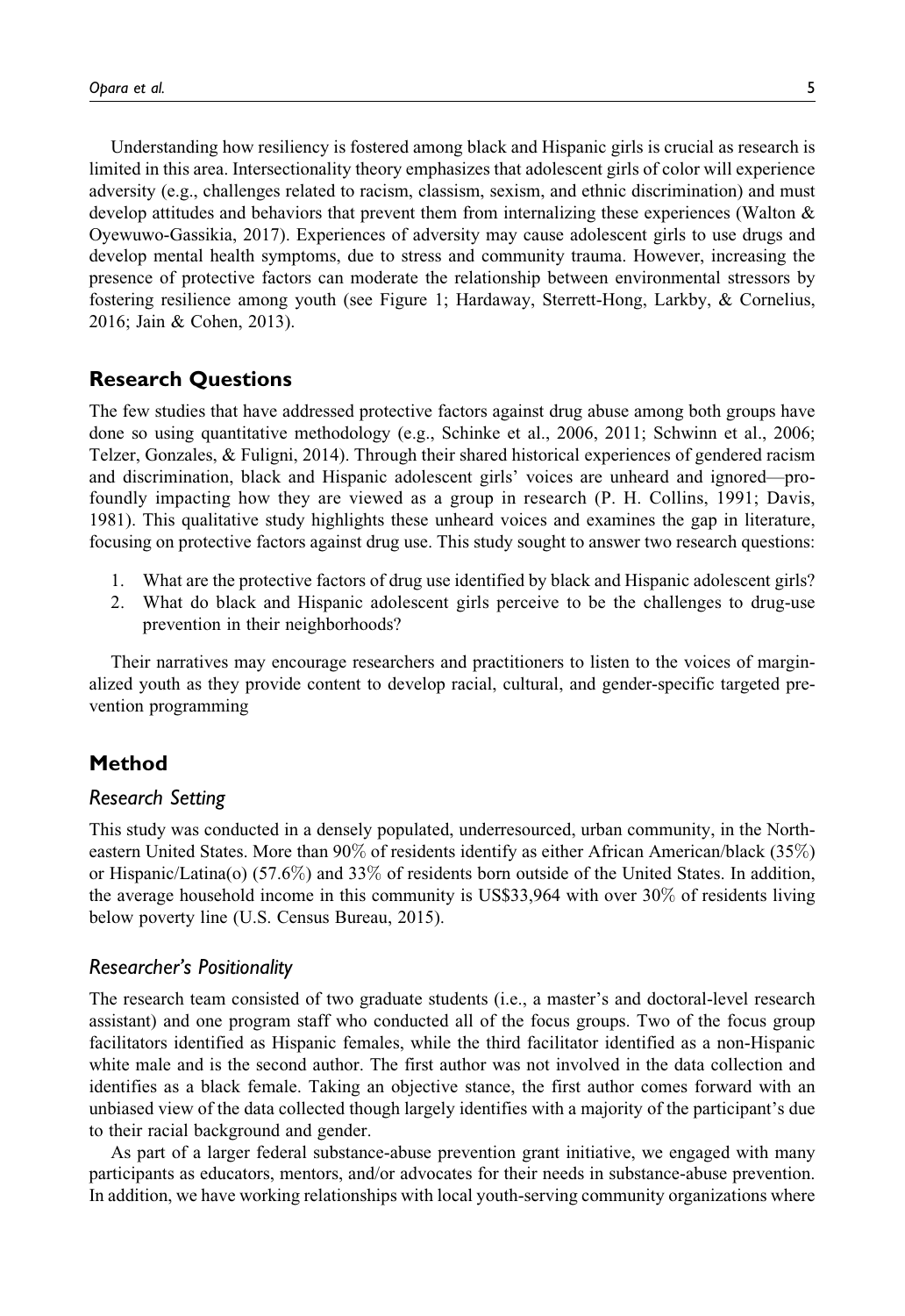participants were recruited. In establishing credibility, we needed to obtain trust and develop rapport with the communities we serve through prolonged engagement (Lincoln & Guba, 1985). We acknowledge that we come from privileged social locations even though some of us identify with race, ethnicity, and gender. We also recognize that we are not experts on the daily issues and lived realities of the adolescent girls in this community that were a part study.

# Research Sample

This qualitative study was conducted as part of a larger Drug Free Communities Grant initiative among urban adolescents of color ( $N = 85$ ). Youth in the study were asked to be a part of formative focus groups in order to understand the social context of substance use in their community. The sample used in this study includes eight focus groups that consisted of adolescent females only  $(N =$ 57). Participants were sampled through six youth-serving summer programs throughout the target city. The female participants were between 11 and 17 years of age, with 73% self-identifying as black ( $n = 45$ ) and 26% ( $n = 12$ ) as Hispanic. All female participants received free or reduced lunch in school, a proxy for low socioeconomic status (Harwell & LeBeau, 2010).

# Data Gathering and Analysis

Youth participants were assigned to focus groups that were stratified by gender to promote an intimate environment in sharing sensitive information and developing rapport (Patton, 2001). Focus group methodology provided insight and understanding of the phenomena by allowing the researcher to examine interactions among participants (Kevern & Webb, 2001). Through an intersectional lens, focus groups can empower vulnerable adolescents, specifically girls of color, allowing them to develop rapport in a group setting (Kelly, Bobo, Avery, & McLachlan, 2004).

Institutional review board approval was secured prior to the investigation, which ensured eligibility to participate in the study. As part of this review process, both youth assent and parent/ guardian consent was obtained for each of the study participants. Each focus group comprised of six to eight girls. Typically, three to four focus groups yield saturation; eight focus groups ensured rigor (Patton, 2001). To establish trust and comfort, facilitators provided detailed information on the purpose of conducting the groups. The goal was to ensure participant responses would be used to promote and tailor substance-abuse prevention programs for youth in their community. Using a phenomenological framework (Patton, 2001) and semistructured interviews, the team sought to understand the lives and stressors of female adolescents living in an impoverished, urban environment. The focus was on (a) individual experiences and meanings, (b) shared experiences, and (c) protective factors that nurtured resiliency. Each focus group session started with an open-ended interview question. Modeled after Stake (1995), our overarching interview questions were focused on allowing participants to describe issues in their community and then interviewers probed with subquestions (see Table A1). Probing occurred during the interview process and provided a more in depth understanding of participants' responses (Agee, 2009). The interview guide consisted of questions such as "Do you think drugs and alcohol is an issue with girls in your city?" (see Table A1). Facilitators probed for risk factors that stimulate substance abuse in their community and encouraged girls to think critically about their role and the community's role in prevention efforts. Focus groups lasted approximately 60 min and were conducted in private rooms in the youth-serving community organizations. Interviews were audio recorded and transcribed verbatim. Field notes were taken during this time.

In a confirmability audit, the first and second authors coded all transcripts. Using two coders provided insight to finding consistency between themes and potential researcher bias (Lincoln & Guba, 1985). Coding and thematic analysis were inductive, allowing patterns, themes, and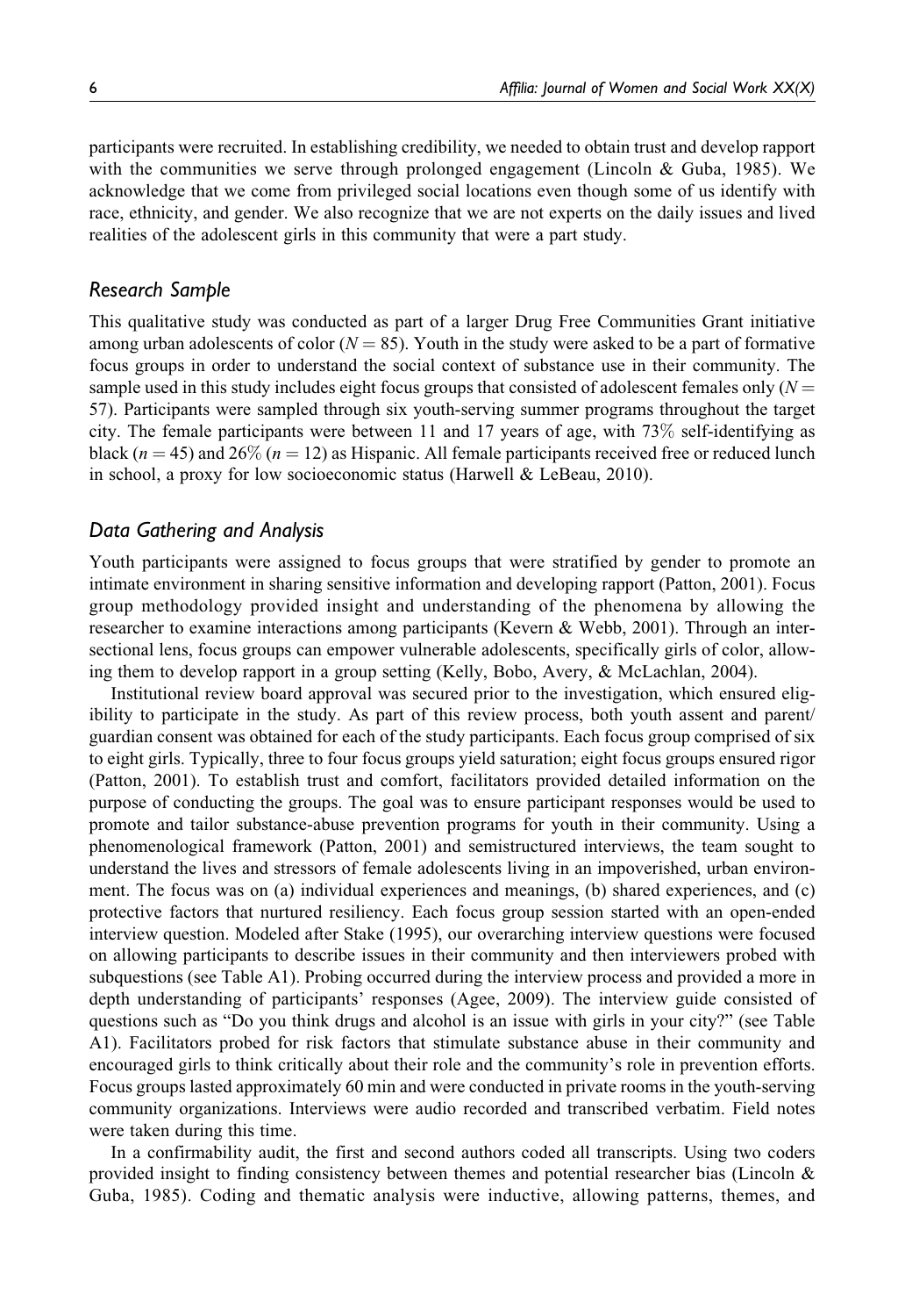categories to emerge naturally (Boyatzis, 1998). The final stage of inductive analysis entailed categorizing major themes by concept, which was guided by intersectionality theory using an intersectional approach. An intersectional approach recognizes the significance of highlighting multiple identities and understanding how power dynamics in society contribute to context (Bowleg, Teti, Malebranche, & Tschann, 2013; Hancock, 2007). First, using an intersectional approach allowed authors to differentiate the relationship between the categories of investigation from one that is determined a priori to one of empirical investigation (Hancock, 2007). Second, in this study, an intersectional approach posits an intertwined and multiplicative relationship among oppressive categories and the way in which race/ethnicity, gender, age, and class contribute to the shaping of relationships between participants, their environment, and their families role in buffering risk exposures due to structural factors (Bowleg et al., 2013). We triangulated notes and memoranda of analyses and reached 95% substantive agreement.

# Findings

Participants provided detailed narratives of their experiences in the target community and were astute navigators of their social environment. Youth had a collective understanding of the issues (e.g., violence, substance abuse, and poverty) present in their social environment. Participants in each focus group mutually agreed that their parents possessed an important role in reducing their risk of using drugs. Two broad themes regarding protective factors emerged from the findings: (1) parents communicating with their daughters and (2) parents being a role model to their daughters. These themes were all identified as processes in combating risky behaviors, as well as nurturing resilience. We will begin by introducing a description of the immediate environment that were identified by girls in the study to provide context and framing of the findings.

#### Environmental Context

Participants were aware of the heightened risk factors that were present in their neighborhoods. The girls understood that their environments contributed to drug use among adolescents in their community. This was a reasoned response to their environment. The girls saw their environment as beyond their control, and as constraining their mobility, as well as exposing them to negative environmental circumstances, which they also saw as influencing adolescents' decisions to engage in risky behaviors. One youth participant specifically discussed her attempts to navigate her environment by providing her daily unique encounters:

When walking outside you could see needles and stuff... One time when I was with my little cousin who is 4 years old, we saw one and she asked about it ...so I tried to distract her ... That makes it difficult for kids to see growing up.

Another participant discussed her experiences when she leaves her neighborhood to visit her grandfather and how she has to ignore such imagery: "When I go to my grandfather's house ... by my church ... I see crackheads prostitutes and stuff." These quotes describe the complexity of experiences that girls of color must endure, exposing them to the presence of risky behaviors and navigating in spaces that place them at risk. These quotes illustrate the unique experiences often seen exclusively in urban, underresourced communities. It is important to note the significance of age through an intersectional approach, as girls of color are limited in mobility and susceptible to beliefs, values, and behaviors that are reinforced by adults in their environment. As we begin to reveal the presence of protective resources that are available to the girls in this study, according to the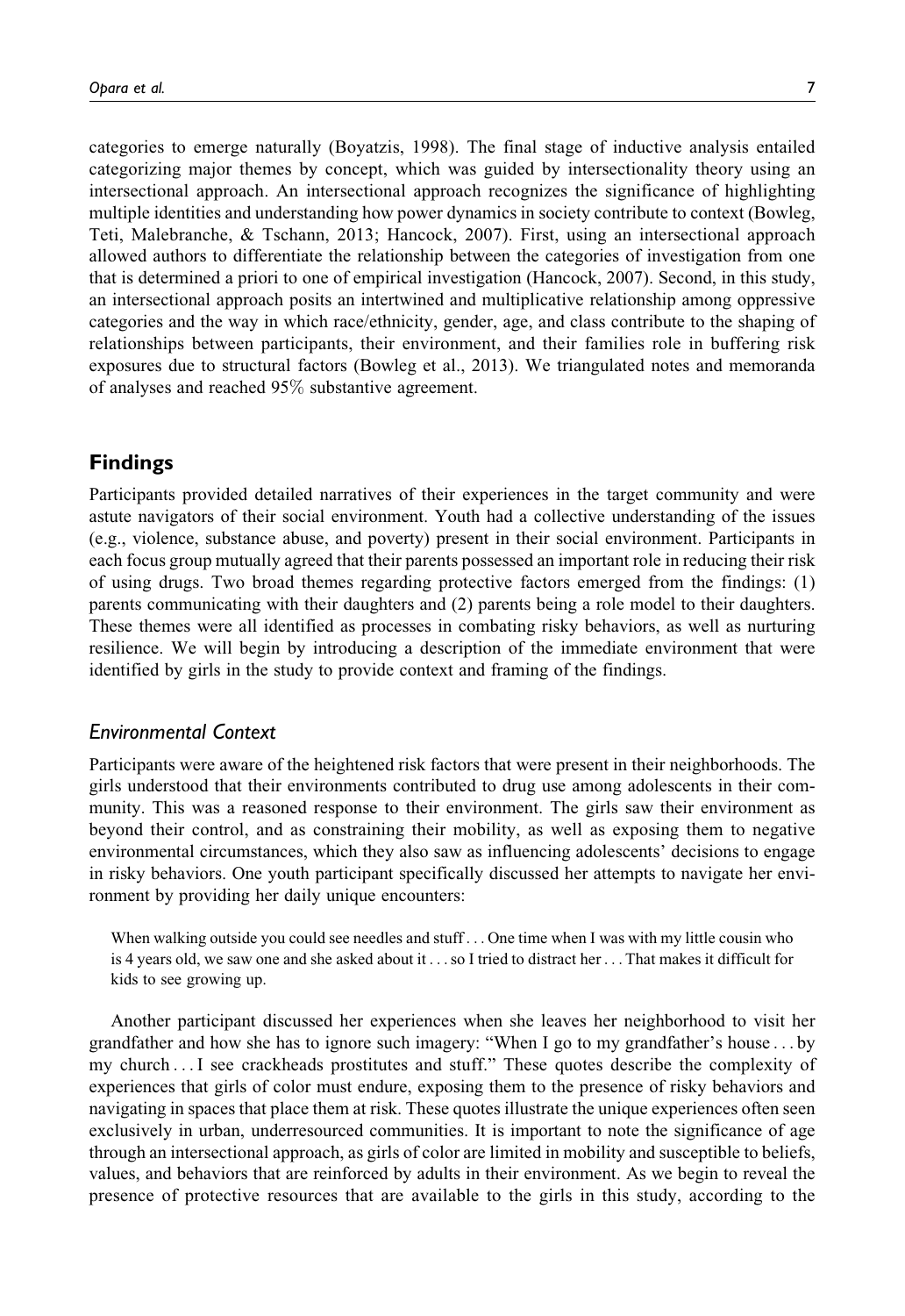participants, parents held a significant role in their ability to thrive and resist the pressures of engaging in drug use.

#### Communicating With Their Daughters

Participants were critically aware of the challenges and barriers in their community that resulted in high drug use among adolescents. The participants frequently described witnessing adults using drugs in their presence which they felt influenced youth drug use. While this created a barrier to developing trusting relationships with adults in the community and solidified their beliefs about what the community had to offer them, the girls in the study were able to identify the important connections, safety, and protections that their parents were able to practice. This protective stance offered by parents worked toward reducing the girls likelihood of using drugs and alcohol and fostered a sense of resilience among girls in this community.

Nurturing resilience. Resilience through an intersectionality theoretical lens or intersectional approach acknowledges that risk factors tend to co-occur and are often embedded in the presence of adversity. Resilience can be nurtured through the presence of protective factors or processes that moderate the relationship between stress and risk (Smith & Carlson, 1997). Resilience is a dynamic concept because people's lives depend on multiple intersecting systems in their environment that can contribute positively and negatively to developmental outcomes (Clonan-Roy, Jacobs, & Nakkula, 2016; Lardier, in press). For instance, one participant noted that while her mom was aware of the risks embedded in their physical environment, she mentioned her mom's messaging that urged her to challenge the norms:

My mom tells me all the time to not do what everyone else in the town does. People use drugs in front of our house, alcohol, weed, we see it everywhere and she knows that, but she tells me that I don't have to end up like them, and wants me and my friends to know that there is more out there than doing drugs and sleeping around.

Another participant described how her mother talks to her friends every time she meets one:

When she meets them, she asks them, "What is your five-year goal? How old are you? What school do you go to? What do your grades look like? What are you into? What type of sports do you play?" She asks a lot of questions. My friends will answer them ...she just wants to make sure who my friends are and what they are about.

Another participant mentioned how her mother specifically discusses drug use with her and her friends:

My mom sits me and my friends down and says... what are ya'll out there doing? Don't end up like those people on the street smoking crack and weed. It will mess up your brain. There are other ways to have fun.

This participant acknowledges that although such conversations made her feel embarrassed, she appreciates her mother's concern in discussing such sensitive topics which then forces her and her friends to talk about the importance of not using drugs. In these quotes, we begin to hear the involvement of parents in the lives of their daughters, particularly in providing critical messaging around substances and in monitoring their child's social networks and interactions.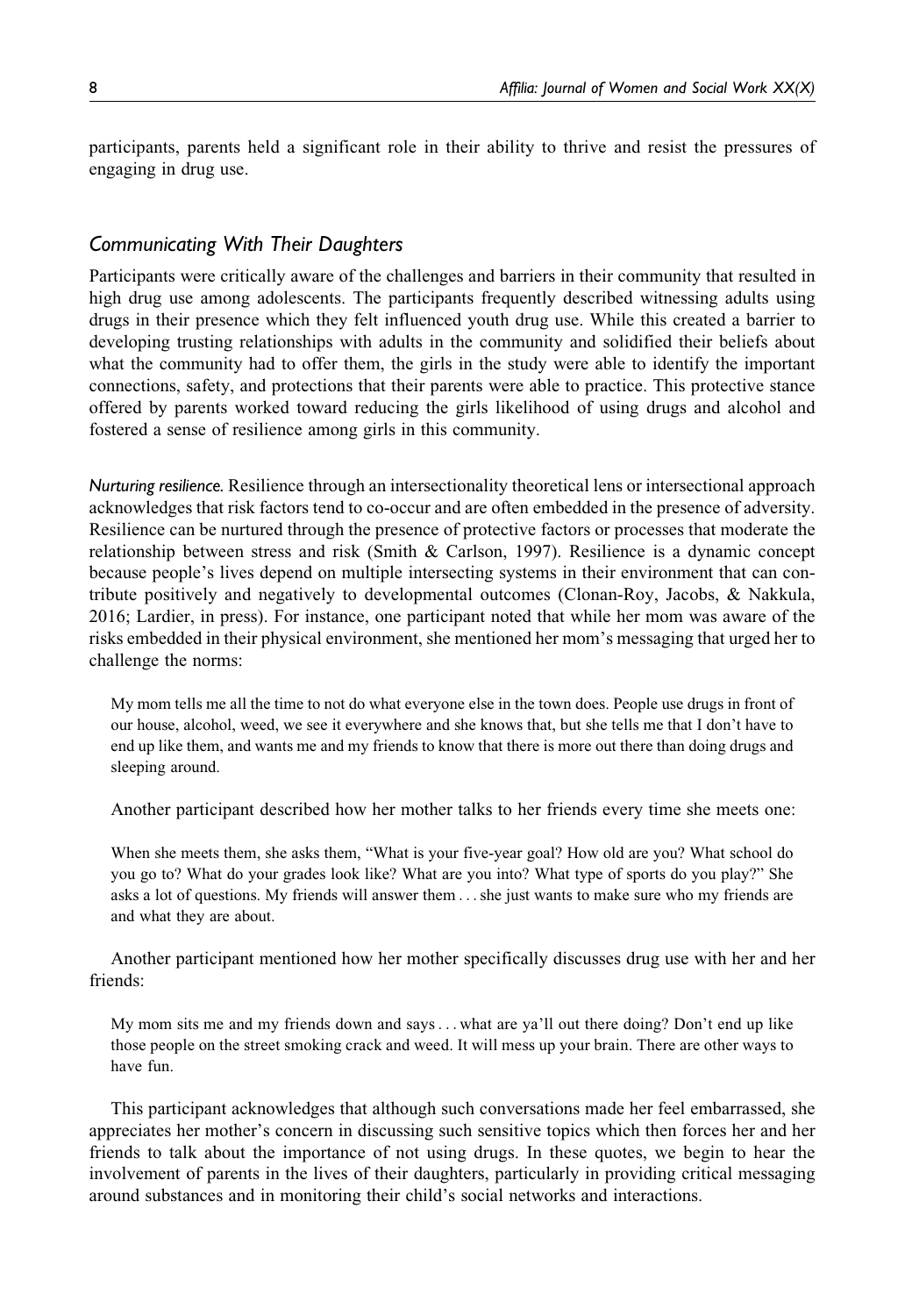Resistance and productive dialogue about drug use. Participants collectively acknowledged that having conversations about substance abuse with their parents motivated them to not use drugs. Most participants felt their parents were doing a great job in keeping them away from substances. "My mom tells me that doing drugs are bad for you and that you shouldn't be doing them because then you'll die early. I don't want to die early." Another participant acknowledged that she does not use drugs and acknowledges her fathers' role in her decision:

Every time I'm in the car with my dad ... he'll be like, "You see that? They sit on the corner... All you have to do is go to college and do what you have to do. Make a name for yourself. Do that. All that stuff." He'll just sit there talking to me for a while. I just be in the car like, "Dad, you have to give me this lecture every time we get in the car?"

This participant took pride in the conversations with her father involving her future and the importance of decision-making, despite her environment and the examples she sees each day. Through an intersectionality lens, resistance is an emergent theme within all of the focus groups that is nurtured by parents of girls in this study. Resistance refers to the development of critical consciousness, evolved to counter the distortions and challenge mistruths and misinformation about the lives of women and girls of color (Collins, 1991; Freire, 1970; Pratt-Clarke, 2013). It allows girls of color to be aware of the social inequities in their neighborhoods and learn how to prevent susceptibility to their environment. This is especially relevant to black and Hispanic girls and women who reside in urban and underresourced neighborhoods and have been viewed as overly promiscuous, excessive drug users, and devious (Floyd & Brown, 2013; Wallace, Townsend, Glasgow, & Ojie, 2011).

Girls in the study naturally discussed the stereotypes that are placed on them due to their race, gender, and geographic location. Interviewers did not include explicit questions about race, gender, and class at the time as researchers were interested in observing whether participants would acknowledge the primary role of their marginalized identities through unstructured and unprovoked discussion of their environment. As discussion of self and stereotypes arose, interviewers encouraged girls through probing to discuss how they believe they are viewed in relation to society. One participants in the study stated, "People think we are kind of gang-banging thugs who do not have families that care about us and [they think] we don't care about the place we live." Another girl added,

People outside our city are afraid to even walk around here and talk to a person because they are Black or Brown, because they know they are from our city, they think we are all drug dealers or dating a drug dealer so they are automatically scared of us.

Girls understood clearly how society viewed them as a group but attributed their parents as instrumental in encouraging them to retell their narratives to the world:

My mom made me proud to be from this town, I want to prove to the world that not everyone is ghetto or a drug dealer. We go to college, we can get good grades in school ... She told me to always prove people wrong so people can learn not to judge a book by its cover.

Through this quote, it becomes critical that girls in the study attributed their parent's messaging about challenging the negative stereotypes that are placed on them as a tool to drug-use prevention and achieving success despite structural barriers.

Although peer pressure is a common risk factor for all youth, participants believed that having their parents communicate with them about drugs and the influence of negative peers serves as a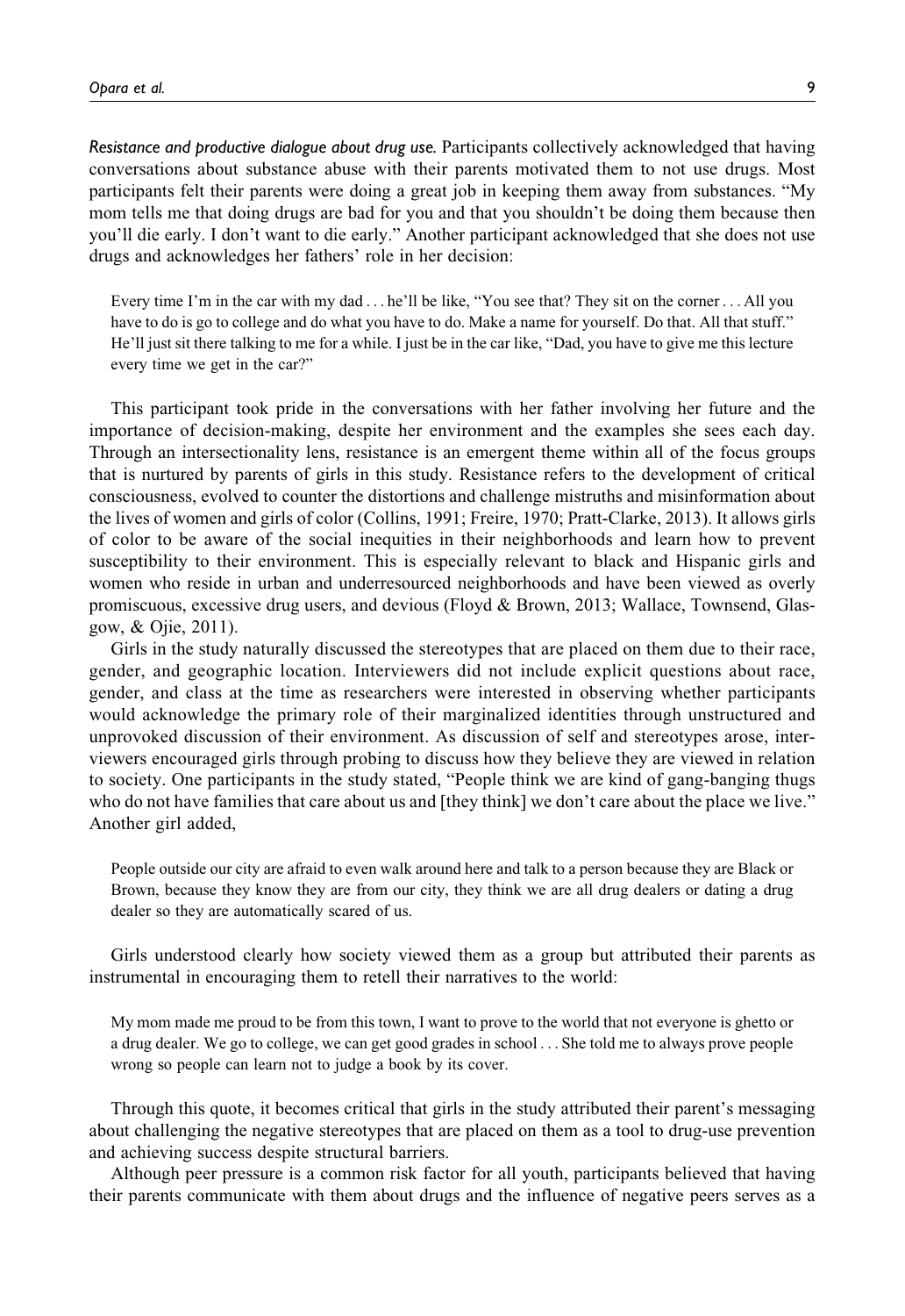buffer against negative peer pressure. Facilitators probed participants to discuss the difficulty in resisting drug use from their peers who are using drugs. Participants in the study across all groups were confident in their ability to resist using drugs despite peer pressure and exposure to drugs in their immediate environments. A participant responded,

It's not really hard to say no cause your friends are doing something. My dad says if your friend is doing something bad, just scream "get away from me" because that's not a real friend. Cause real friends don't put you and other people in danger ... Because they're doing different drugs...

Girls in each group were aware of the positive influence that speaking with their parents about drug use had on their decision to not use drugs. One participant mentioned the direct messages from her parents regarding substance abuse. "My parents make sure that I know everything, they make sure I know what it can do to hurt me ... they make me scared ... but because of that, I know I'm not going to do it." Her comments highlight the importance of parents as educators in drug-use prevention. Another participant described a specific example from her mom:

She didn't want to give me this whole speech about drugs because she knows that I don't listen to long speeches like that cause then I get bored ... So there's this show, "Beyond Scared Straight," and it's about all these teenagers and how they can actually go to a jail and my mom had me sit there and watch like a whole season of it and I sat there and I cried the whole time cause I was like, I don't want that to happen to me.

Participants acknowledged their parents were adamant in challenging negative behaviors placed on adolescent girls of color by educating their daughters about the importance of being drug free. However, girls acknowledged the strict role and use of fear tactics that parents exhibited to urge their daughters not to engage in drug use. By providing their daughters with consequences and productive dialogue about drug usage, the girls were confident in their decisions to not use drugs, thereby enhancing the ability to resist and challenge negative narratives historically placed on their group. Furthermore, fostering the development of resistance in adolescent girls of color, as well as providing the necessary tools to think critically about oneself may help to develop critical consciousness among girls and prepare them for the sociopolitical environment. This type of critical resistance may also aid young girls of color in making positive decisions based on their position in the world. While such tactics were particularly helpful among this group, it is important to acknowledge that these parents have been forced to operate in systems where the inculcation of individualism by society is placed on these young girls of color. Parents of color living in urban environments are placed in a difficult position in which they are expected to operate in a system that excludes them and their daughters from receiving strategies on how to resist drug use in an underserved community, while simultaneously placing blame on families (Criss, Rodriguez, & Goldman, 2016; Dukes & Gaither, 2017).

## Being a Role Model

Interviewers asked participants directly, "why do girls in their community use drugs?" Overwhelmingly, participants in all groups responded to the adult use of drugs among parents and family members as the primary reason. Participants wished other adults, especially parents of other girls, would pay attention to their actions and words more carefully when they are around children. "It all starts with the parents. That's our first teacher. The way you live, in that environment, you see what they are doing." As another girl stated: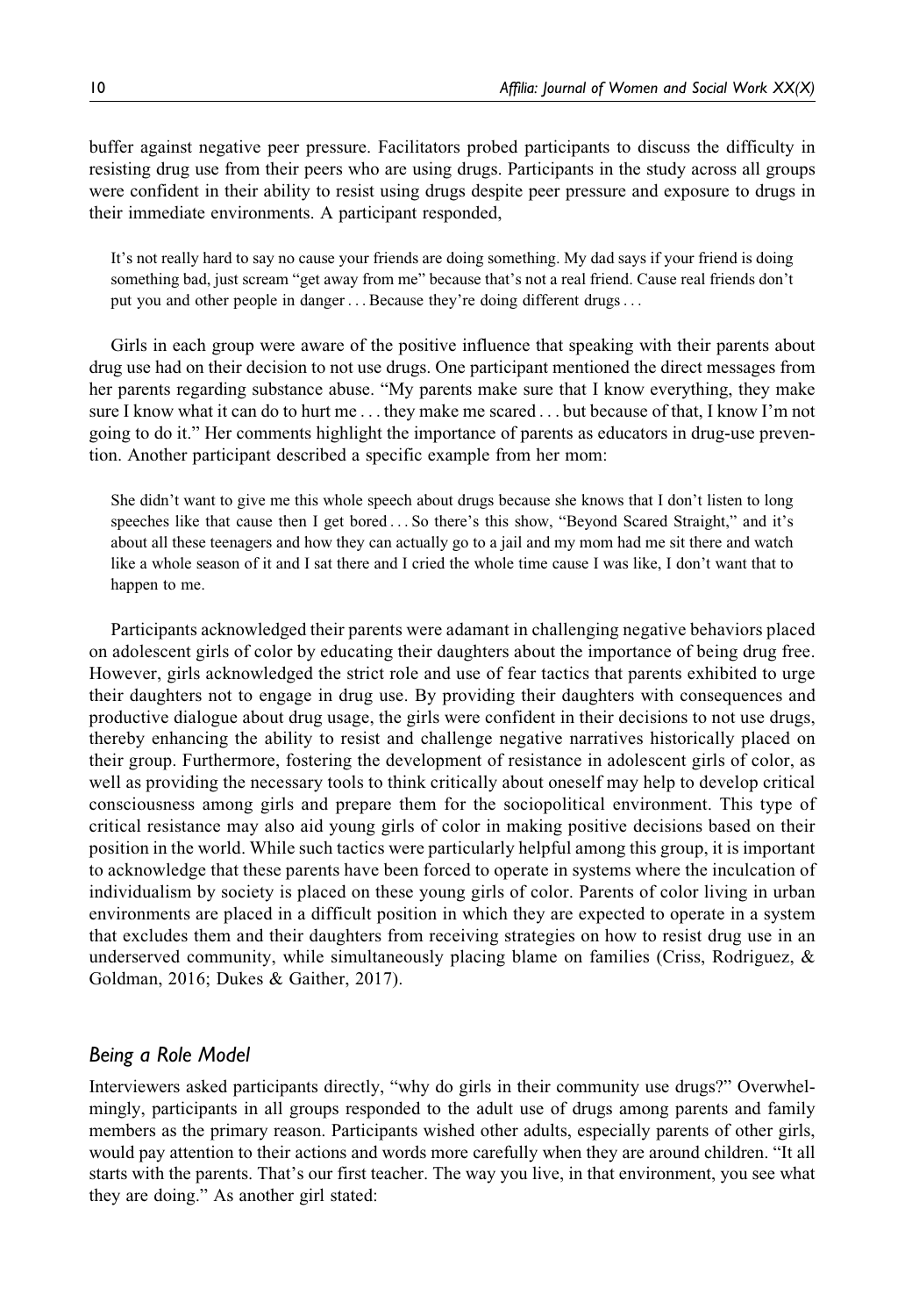You visualize stuff. You pick up at a young age and you see this—oh, my uncle's doing this. My uncle's drinking alcohol. He's smoking pot. He's doing this. You see it. You say, "Okay. It's good."

Another participant stated:

... it depends on whether or not their parents are using drugs too ... they either copy them or not ... they need to be aware of what they do around them.

While adults can be allies and protective resources, these girls further highlighted the idea that youth drug use can be modeled and reinforced by parents, "If they see their parents doing drugs... cause when you see your parents... you think of them as role models... so when you see them doing something and it looks like they are having fun, you might want to try it too." Another participant added, "parents, they have to teach their kids when to say no ... if they don't have high expectations and are not taught about it, they will try it." Such adult allies can be protective factors in underresourced environments and without their support, their risk of engaging in negative behaviors can increase.

Probing further, interviewers encouraged participants to think critically about the reasons that drug use among young girls occurs in their community and the challenges that families living in urban communities face. Respondents frequently referred to phrases that insinuated the reasons why drug use occurred through highlighting the links between the intersection of multiple social identities and structural factors such as neighborhood segregation, poverty, and mental health ... One participated stated, "they're doing it to feel better about themselves or to feel good because some people have household problems. I guess they feel people don't understand them, so they turn to the liquor bottles." Other participants in the groups attributed drug use directly to poverty, "people have household issues with their family, especially if you are poor and don't have any money, everyone around you is poor ... its normal ... how do you deal with that on your own?"

More pertinent among the girls who identified as black in the study was the discussion of the susceptibility to drug use among young females in their community because of a lack of positive role models in the household,

If you don't have a positive male or female figure in your house that is going to help persuade you to do better with your life, to be better, to be successful, to be better than them ... then you're going fall into every Black stereotype there is.

Girls in the study were aware of the stereotypes that are placed on both black and Hispanic female adolescents that involved engaging in risky behaviors and underscored the importance of their parents modeling positive behavior and the desire for adult workers (e.g., teachers) to also model ideal behavior and express genuine concern about adolescent substance-abuse outcomes. One participant mentioned an example of her friend's teacher who did not attempt to prevent her from using drugs as she would have expected:

My friend told her teacher that she was going to do drugs and her teacher said nothing about it ... like even though she wasn't going to actually do it ... She was pretending to see if the teacher would say anything but the teacher just said "yea."

The lack of concern for a friend's potential use of drugs led to the young girls' perceiving that adults in their lives did not genuinely care about drug-use prevention. Another participant added an example of her school's security guard who consistently smokes cigarettes in front of the school every day, "she doesn't even care if she sees us using drugs, she smokes all the time, right in front of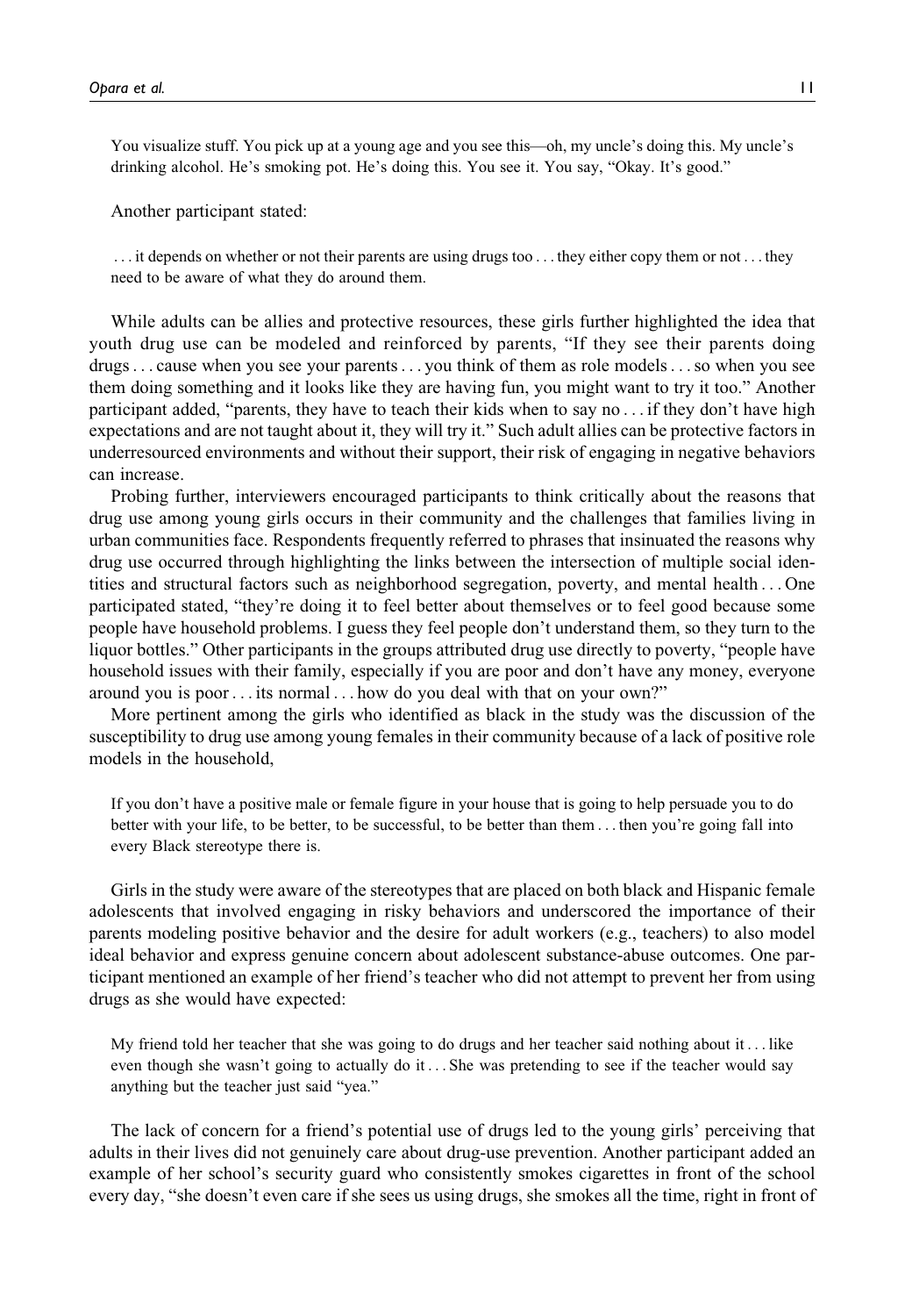the school, not just her but we even see teachers smoking too." The lack of positive role modeling in their community surrounding drug-use prevention provides a prime example of a community that lacks resources in adults that can serve as allies. Such absence of concern equates to expectations that are placed on girls of color which can unconsciously encourage the engagement of risky stereotypical behaviors among this group (Wallace et al., 2011). However, this noted limitation in access to adult allies did not stop girls in this study from being critical and believing that community members should have an invested role in drug-abuse prevention.

While overwhelmingly critical of the lack of adult support, there were some instances wherein the girls saw teachers as a supportive as noted by one of the participants, "I am taught in my school to not use drugs, it helps that people that are supporting you, are trying to push you towards your future." This participant acknowledged the role that her school took in educating students about drug use and the importance of this role. Compared the other girls in the study, this example seemed to be an anomaly, which provides the critical need for more educators and adult allies in this community to be more involved in drug-use prevention.

The quotes display that parental modeling alone may not be enough to prevent substance abuse, but the positive modeling of all adults in a girl's ecosystem can be crucial. This is especially crucial in a community where positive role modeling is rarely present for girls of color. Due to the normalizing of risky behaviors and the formation of cultural values that stem from racist and sexist ideologies, girls of color are left to idolize negative behavior that may further put their health and well-being at risk (Opara, 2018; Wallace et al., 2011). This may be more of the case in underresourced communities where lack of social support and investment in the lives of children of color are limited by adults in their community. Highlighting the role of an entire community, including parents and adult leaders, and their ability to nurture resilience and be dedicated to the well-being of girls is crucial as adult allies play a key role in inspiring the next generation.

Families who live in underresourced communities are often forced to work multiple jobs and reside in stressful environments that make it difficult to supervise their children. Girls in this study were aware of such conflicts and highlighted them as barriers to preventing drug use among urban adolescent girls. One participant acknowledged the difficulty urban parents face in balancing their work schedules and being unable to monitor or communicate such messages with their children: "There's probably a lot of parents who don't show their daughters attention ... like 'I gotta go to work but I have something or I can't make it' ... they are just never really there."

Participants also described their own views of parents being strict, yet, the importance of an appropriate balance, "Some kids rebel just because of the strictness... my mom lets me invite friends over, play video games or watch a movie, she knows what I am doing most of the time."

Hence, having a trusting and open relationship where parents are willing to acknowledge their daughters' friends and their families appeared to have a crucial impact among participants across all focus groups.

## **Discussion**

This qualitative study contributes to an examination of protective factors against substance use among black and Hispanic girls that can provide a potential wealth of information for enhancing gender- and racial-specific drug-use prevention efforts. Using an intersectional theoretical lens helped identify contextual factors that provide understanding of patterns of illicit and licit drug use and highlight the vulnerability and unique circumstances of urban black and Hispanic adolescent girls. Although girls in the study acknowledged the stressors and difficulties they experienced in their neighborhoods due to drug use, girls were still able to succeed and thrive under perilous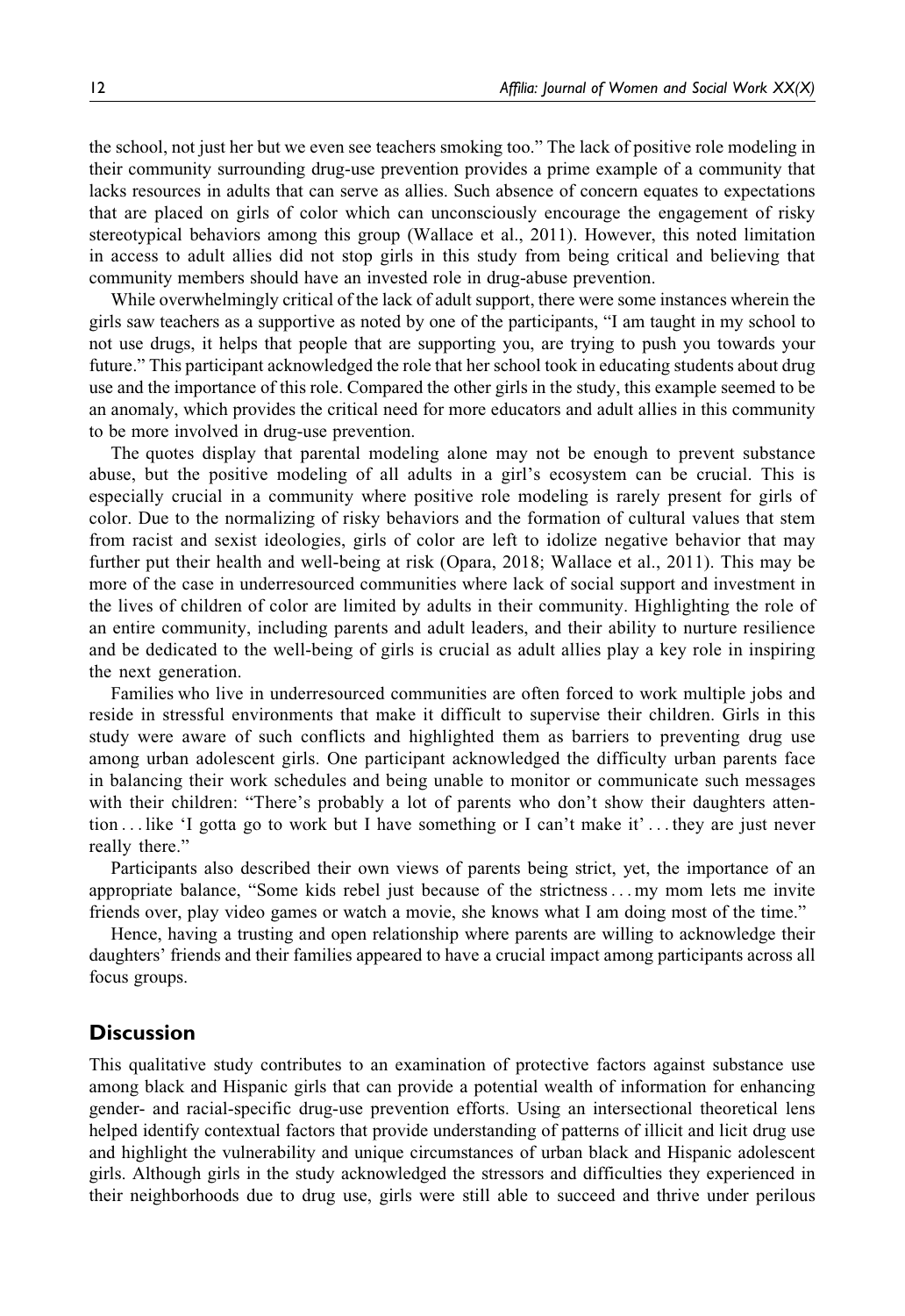conditions. Intersectionality, grounded in critical race theory and black feminist theories, emphasizes the importance of providing girls and women of color a safe space to discuss structural issues, which allow girls to challenge the norms through the presence of protective factors (Clonan-Roy et al., 2016).

The lived experiences of black and Hispanic adolescent girls residing in an urban locale revealed that participants were aware of social and structural determinants that left their community impoverished and disorganized. We contend that racism and classism operate through policies that result in racial and class isolation in urban neighborhoods (Anderson & Scott, 2012). Such a disservice results in extreme access to drugs, multiple instances of crime and violence, and income inequality—all risk factors for drug use and abuse among urban youth. Consistent with prior research (e.g., Floyd & Brown, 2013; Reboussin et al., 2015; Schinke et al., 2006), participants were aware of the impact of contextual factors that contribute to drug use. Using an intersectionality theoretical lens or an intersectional approach (Hancock, 2007) helped identify environmental factors and highlight the unique circumstances of urban black and Hispanic adolescent girls. In addition, the framework, which emphasized on centering the experiences of girls and women, allowed for a critical understanding in the role that parents forced to engage in due to protect their daughters from the negative influences that emerge within their neighborhoods. While youth of color are disproportionately affected by inequalities resulting in underresourced urban communities, girls of color are forced to additionally challenge racially sexist ideologies that are embedded within society (Collins, 1991, Collins, 1991), which can contribute to the engagement of risky behaviors such as drug use.

Girls in this study emphasized the importance of parents being involved in the form of communicating as a key determinant in resisting drug usage. The promotion of protective factors in this instance can serve to negate the pressure of having to thrive in an oppressive environment such as the segregation into underresourced neighborhoods and nurture resilience among girls through the buffering of detrimental effects. This study emphasizes that by concentrating solely on the etiology of use, researchers may be missing an opportunity to learn from young girls in underresourced neighborhoods who abstain from using drugs during the adolescence.

Consistent with the existing literature, themes that emerged in all eight focus groups were parents' communicating with their daughters about drug use and parents' being role models to their daughters (Hayakawa, Giovanelli, Englund, & Reynolds, 2016). Socializing positive behaviors such as resisting drug use among girls of color by adult allies including teachers and community leaders can also be key in promoting and nurturing resilience among young women and girls in underresourced neighborhoods. Furthermore, through communicating with daughters also involved having parents become aware of their daughters' friends as an important protective factor in drug use that emerged in the study.

Peer influence is well-documented as a key motivator in the exposure to substance abuse in adolescents due to their social networks (Voisin, Hotton, Tan, & DiClemente, 2013). Adolescents often attend the same schools as their friends, date locally, and spend more time with friends than family; such relationships can dramatically impact adolescent behaviors (Floyd & Brown, 2013). Although participants acknowledged that some of their peers use drugs, having parents who educated them on the negative effects of drugs and being aware of negative peers, empowered female participants in the study to refuse to use drugs. As girls in the study live in neighborhoods where exposure to drug use is evident, being able to resist the norm of using drugs in their environment was a crucial strategy that emerged naturally through communication with parents and their involvement. Such important conversations about drug-use prevention from a parent can provide important socializing experiences that may lead to positive behavioral outcomes among girls (Choukas-Bradley, Gilette, Cohen, & Prinstein, 2015).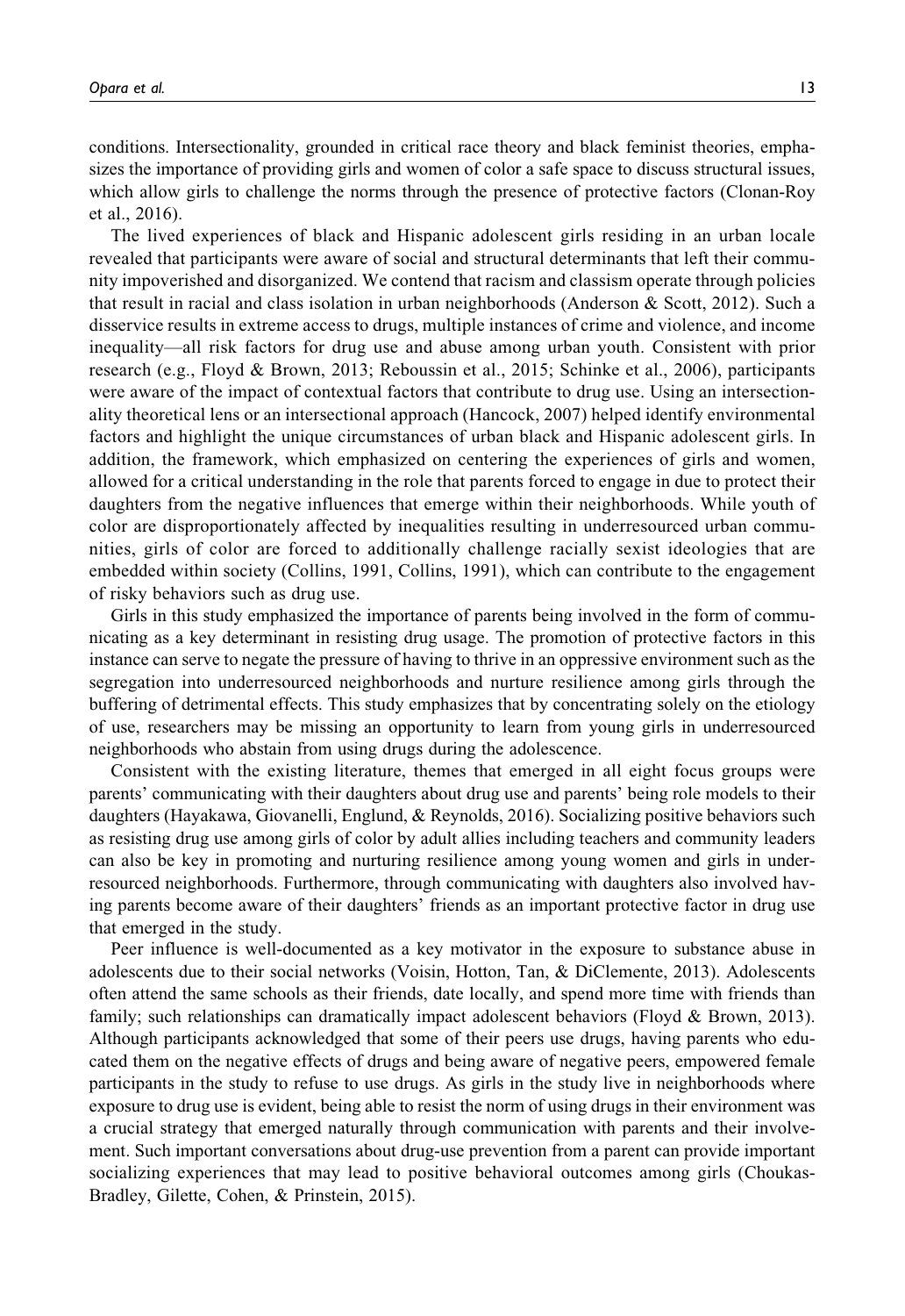While the historical context of black and Hispanic girls diverges, the social reality of living in disenfranchised and underresourced communities is shared. Exposure to discrimination, engagement in underresourced schools, and the internalization of negative stereotypes and gendered roles permeates between, and among, both black and Hispanic girls. Hence, examining these young girls' voices within the context of their social world and in relation to their perceptions of parenting practices did not necessitate separate examinations, as racial–ethnic nuances were not unpacked during focus group interviews that would point toward varying experiences.

# Implications for Social Work Practice

Strengths-based and culturally competent frameworks are the foundation of social work practice. Historically marginalized families should feel valued and applauded for their work in challenging negative narratives and stereotypical beliefs about their groups. As families are forced to live in communities that are often segregated, drug infested, and riddled with violence, the ability for parents to continue to teach their daughters' drug resistance strategies should be highly regarded. The use of intersectionality theory highlights how diverse families respond to historical and social inequalities through resilience and resourcefulness, providing a protective instrument for adolescent girls of color. The incorporation of this lens in prevention research would allow for more targeted substance-abuse prevention programs.

This study supported the importance of family programming as a key determinant to reducing substance-abuse probability. The National Association of Social Workers Code of Ethics (2017) preamble calls for social workers to be " ...sensitive to cultural and ethnic diversity and strive to end discrimination oppression, poverty and other forms of social injustice." As such, social workers and clinicians must employ a culturally appropriate and relevant approach to addressing drug use and abuse among adolescent girls of color. To begin this challenge, understanding how black and Hispanic girls' social identities intersect and operate in their lives and environments, and their strengths as young women is crucial. Interventions that address drug use and abuse in black and Hispanic girls should specifically address community stressors such as family cohesion, anxiety, trauma, and school stress. Such stressors may contribute to high rates of drug use among urban youth.

In addition, the formation of strengths-based adolescent girls of color groups is crucial. Providing safe spaces for girls of color whose backgrounds have been (and continue to be) minoritized can be empowering and nurturing to their ability to thrive in impoverished urban environments. Because society often values white, middle-class cultural capital, groups comprising of girls (and women) of color can serve as funds of knowledge and culture, promoting understanding of the social contexts in which they develop and examine the specific forms of oppression they experience (Clonan-Roy et al., 2016). Such groups can encourage creativity and promote activism of girls of color. By framing adolescent girls' group spaces with an intersectional approach, such groups encourage the development of critical consciousness and understanding of girls' the ecological context. Thus, it is essential to permit black and Hispanic adolescent girls to provide, from their perspective, specific protective factors that reduce their chances of using drugs and engaging in other risky behaviors.

Themes of family communication provided implications for programming with this population especially in understanding the specific content that is used with daughters in resisting drug use. Using family-based interventions in community work is essential, honoring the special relationship of black and Hispanic adolescent girls with their families, particularly maternal figures, who are a primary part of their microsystem (Bronfenbrenner, 1979). In drug-use prevention, the importance of parental relationships is evident among black and Hispanic girls (Guilamo-Ramos et al., 2009; Voisin, Harty, Kim, Elsasser, & Takahashi, 2017). The mother–daughter relationship is a welldocumented protective factor; findings revealed the presence of father figures as an important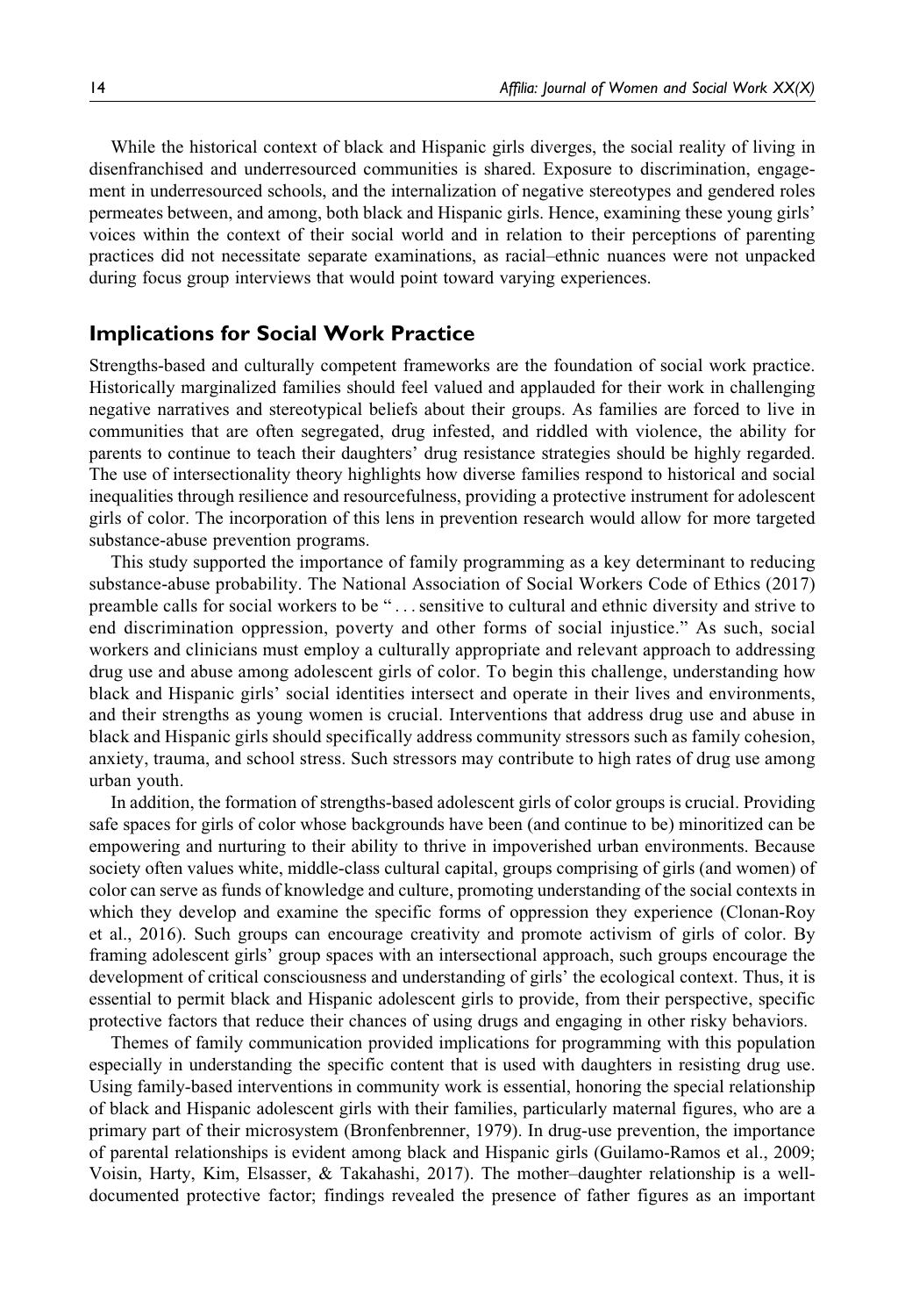protective factor in reducing substance abuse, which is often left out of literature in black and Hispanic families.

# Limitations

The study findings enhance the literature on protective factors for black and Hispanic female adolescents. Yet findings should be considered in light of several limitations. First, the examination of black and Hispanic girls together as opposed to separate is a limitation, given their diverging historical and lived experiences within communities throughout the United States. Moreover, the experiences of black and Hispanic adolescent girls are not homogeneous; however, intersections of race, ethnicity, gender, and class provide similarities in the disparities that impact urban girls of color. Gender, racial, and culturally specific approaches to substance-abuse prevention among black and Hispanic adolescent girls are needed to reduce risk and promote protective factors. Future research should examine subgroups of black and Hispanic adolescent girls, describing unique within-group differences among adolescent girls of the same race/ethnicity. Within future work, a need to have a more nuanced inquiry that focuses on building upon findings from this study in relation to gender and race/ethnic-based social circumstances and parenting would be beneficial to the field.

Second, participants were a nonrandomized sample. Self-selection bias may be present due to the willingness of participants to agree to participate. Also, generalizability is limited, as the goal was to allow the specific target population of urban female adolescents of color to provide valuable input regarding protective factors for drug-abuse prevention, as their voices are often not heard. It was important to use a qualitative approach to capture participants shared and unique lived experiences. Such insight allows researchers to fortify successful protective factors to shape prevention efforts for black and Hispanic girls and their families.

# Conclusion

Valuing the positive influences and strengths within families whose racial and ethnic backgrounds have been historically marginalized is critical, as families of color are often not celebrated. Findings call attention to the need to apply a family- and community-based approach to prevention work for girls of color. Bridging research with practice is crucial when working with marginalized groups, as their voices are often left out of policy and intervention formation which then can create more disparities.

We chose to use adolescent reports of their views of processes that impact drug use rather than triangulating reports from parents. We believe that the voices of youth and their perceptions of what they identified as protective factors are more accurate and crucial to prevention work. Research has indicated that one's perception of messaging, not merely the message, can influence behaviors (Spencer, 1999). We acknowledge that due to inequities in underresourced communities, parents are often overwhelmed with having to survive in such traumatic environments and raise children with little support from society. Structural factors embedded in such systems may make it difficult for parents to navigate these spaces to protect their daughters from the effects of community trauma and overexposure to drugs and violence that can increase risks of poor outcomes. Such embedded inequities require substance-abuse prevention programs to be aware of those risk factors. This study highlights the strengths of parents who can nurture their daughters' resilience, despite structural barriers. To change the deficit narrative often presented in literature, this study promotes the stories of families of color to encourage prevention programs to tap into their strengths rather than ignoring families' role in prevention programming.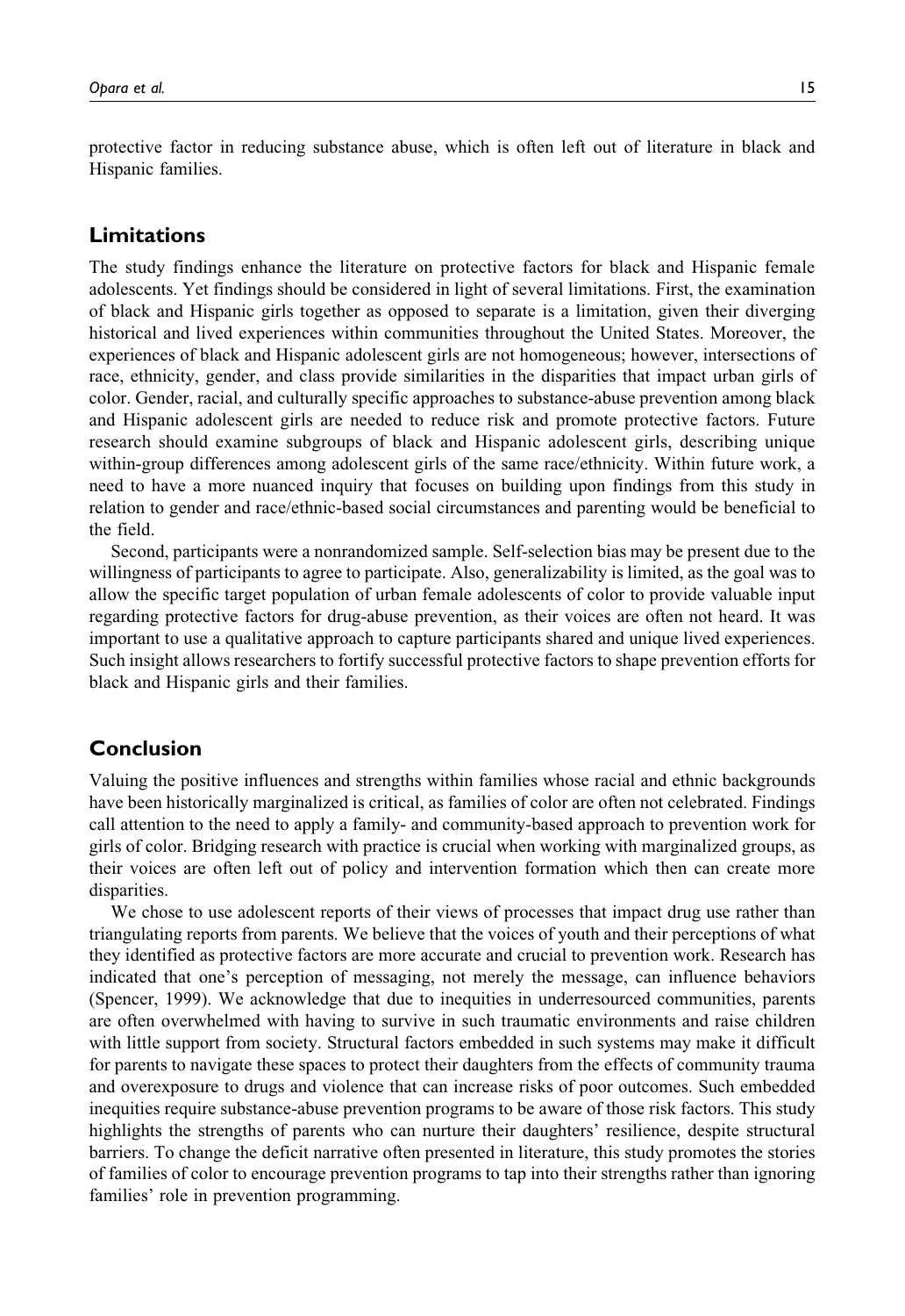# Appendix A

Table A1. Example of Focus Group Questions and Subprobes.

| Interview Questions                                                                                                                             | Probing Questions (If Not Mentioned, Ask)                                                                                                                                                |
|-------------------------------------------------------------------------------------------------------------------------------------------------|------------------------------------------------------------------------------------------------------------------------------------------------------------------------------------------|
| 1. Do you think drugs and alcohol is an issue with girls in your What drugs are the most popular among<br>city?                                 | youth?<br>What are there street names?<br>How are girls in your city viewed?                                                                                                             |
| 2. Why do some girls using alcohol, tobacco, and other drugs<br>in your city?                                                                   | What leads girls to using certain drugs?<br>What are the risk factors?                                                                                                                   |
| 3. How are girls and other youth obtaining drugs in your city?                                                                                  | Are they obtaining from family?<br>Are they obtaining from friends?                                                                                                                      |
| 4. What can we do to prevent drug use in our city among girls?                                                                                  | What drug-use prevention messages resonate<br>better with girls in this community?<br>What resources does your community need to<br>reduce youth drug use?<br>What are your suggestions? |
| 5. What helps you to not use drugs or substances?                                                                                               | How should it look like?<br>If participant names (adult, friend, etc.) What<br>do they say?                                                                                              |
| 6. What advice would you give a younger girl to prevent them<br>from using drugs?<br>7. What would you want adults to know about how they could | Have you ever had to talk to someone about<br>this topic? What did you say?<br>What advice would you give the parent or an                                                               |
| keep their kids away from alcohol, away from tobacco?                                                                                           | adult?                                                                                                                                                                                   |

#### Authors' Note

Points of view, opinions, and conclusions in this article do not necessarily represent the official position of the U.S. Government.

#### Declaration of Conflicting Interests

The author(s) declared no potential conflicts of interest with respect to the research, authorship, and/or publication of this article.

## Funding

The author(s) disclosed receipt of the following financial support for the research, authorship, and/or publication of this article: This study was supported by the Drug Free Communities Grant Initiative (Grant #SP022-19- 01), funded through the Substance Abuse and Mental Health Services Administration (SAMHSA). The first author was supported as a predoctoral fellow in the Behavioral Sciences Training in Drug Abuse Research program with funding from the National Institute on Drug Abuse T 32 Training Grant (5T32 DA07233).

#### **References**

- Agee, J. (2009). Developing qualitative research questions: A reflective process. International Journal of Qualitative Studies in Education, 22, 431–447.
- Andersen, M. L., & Collins, P. H. (2014). Conceptualizing race, class, and gender. In Race, class, and gender: An anthology (pp. 443–448). Belmont, CA: Wadsworth.
- Anderson, G. L., & Scott, J. (2012). Toward an intersectional understanding of process causality and social context. Qualitative Inquiry, 18, 674–685. doi:10.1177/1077800412452857
- Banks, K. H., & Stephens, J. (2018). Reframing internalized racial oppression and charting a way forward. Social Issues and Policy Review, 12, 91–111.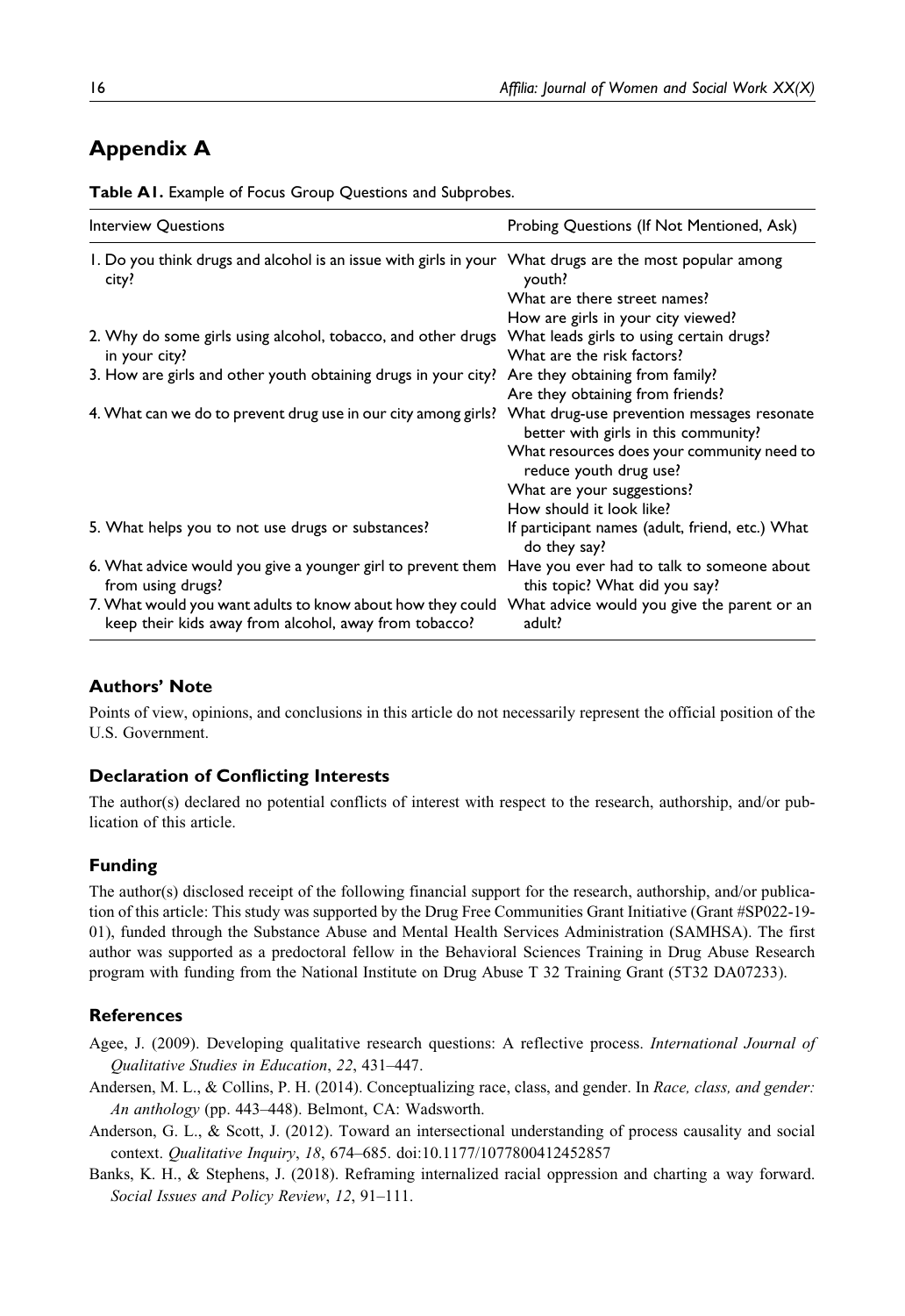- Barman-Adhikari, A., Cederbaum, J., Sathoff, C., & Toro, R. (2014). Direct and indirect effects of maternal and peer influences on sexual intention among urban African American and Hispanic females. Child & Adolescent Social Work Journal, 31, 559–575. doi:10.1007/s10560-014-0338-4
- Bowleg, L., Teti, M., Malebranche, D. J., & Tschann, J. M. (2013). "It's an uphill battle everyday": Intersectionality, low-income Black heterosexual men, and implications for HIV prevention research and interventions. Psychology of Men & Masculinity, 14, 25–34.
- Boyatzis, R. E. (1998). Transforming qualitative information: Thematic analysis and code development. Thousand Oaks, CA: Sage.
- Bronfenbrenner, U. (1979). The ecology of human development: Experiments by nature and design. Cambridge, MA: Harvard University Press.
- Choukas-Bradley, S., Giletta, M., Cohen, G. L., & Prinstein, M. J. (2015). Peer influence, peer status, and prosocial behavior: An experimental investigation of peer socialization of adolescents' intentions to volunteer. Journal of Youth and Adolescence, 44, 2197–2210.
- Clonan-Roy, K., Jacobs, C. E., & Nakkula, M. J. (2016). Towards a model of positive youth development specific to girls of color: Perspectives on development, resilience, and empowerment. Gender Issues, 33, 96–121. doi:10.1007/s12147-016-9156-7
- Collins, M. L., Baiardi, J. M., Tate, N. H., & Rouen, P. A. (2015). Exploration of social, environmental and familial influences on the sexual health practices of urban African American adolescents. Western Journal of Nursing Research, 37, 1441–1457. doi:10.1177/0193945914539794
- Collins, P. H. (1991). Black feminist thought: Knowledge, consciousness, and the politics of empowerment. New York, NY: Routledge.
- Crenshaw, K. W. (1991). Mapping the margins: Intersectionality, identity politics, and violence against women of color. Stanford Law Review, 43, 1241–1299. doi:10.2307/1229039
- Criss, S., Rodriguez, D., & Goldman, R. E. (2016). The social context of substance use and perceived risk among Rhode Island urban minority adolescents. Journal of Health Care for the Poor and Underserved, 27, 176–193.
- Davis, A. Y. (1981). Women, race, & class. New York, NY: Vintage.
- Demo, A. (2007). Integrating Black consciousness and critical race feminism into family studies research. Journal of Family Issues, 28, 452–473. doi:10.11772F0192513X06297330
- Dukes, K. N., & Gaither, S. E. (2017). Black racial stereotypes and victim blaming: Implications for media coverage and criminal proceedings in cases of police violence against racial and ethnic minorities. Journal of Social Issues, 73, 789–807.
- Freire, P. (1970). Pedagogy of the Oppressed. New York, NY: Bloomsbury Academic.
- Floyd, L. J., & Brown, Q. (2013). Attitudes towards and sexual partnerships with drug dealers among young adult African American females in socially disorganized communities. Journal of Drug Issues, 2, 154–165. doi:10.1177/0022042612467009
- Garcia-Reid, P., Lardier, D. Jr., Reid, R. J., & Opara, I. (2018). Understanding the influence of sexual risktaking, ethnic identity, and family and peer support on school importance among Hispanic adolescents. Education & Urban Society. Advance online publication:<https://doi.org/10.1177/0013124518787827>
- Guilamo-Ramos, V., Bouris, A., Jaccard, J., Lesesne, C., & Ballan, M. (2009). Familial and cultural influences on sexual risk behaviors among Mexican, Puerto Rican, and Dominican youth. AIDS Education and Prevention, 21, 61–79. doi:10.1521/aeap.2009.21\_supp.61
- Guthrie, B. J., & Flinchbaugh, L. J. (2001). Gender-specific substance prevention programming: Going beyond just focusing on girls. Journal of Early Adolescence, 21, 354–372. doi:10.1177/027243 1601021003005
- Haight, W. L. (2018). Understanding Stigmatization and resistance through ethnography: Implications for practice and research. Journal of the Society for Social Work and Research, 9, 359–376.
- Hancock, A. M. (2007). When multiplication doesn't equal quick addition: Examining intersectionality as a research paradigm. Perspectives on Politics, 5, 63–79.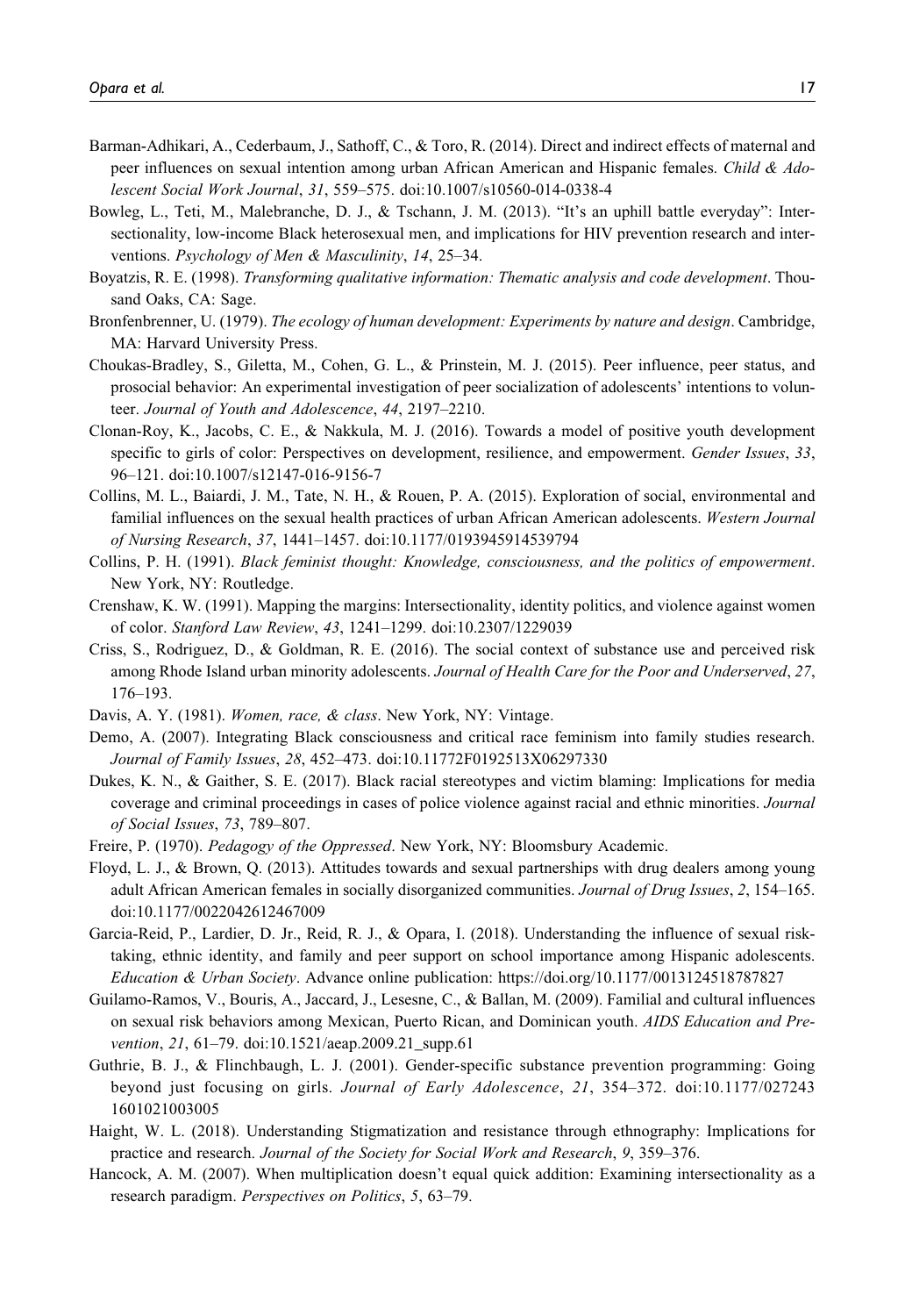- Hardaway, C. R., Sterrett-Hong, E., Larkby, C. A., & Cornelius, M. D. (2016). Family resources as protective factors for low-income youth exposed to community violence. Journal of Youth and Adolescence, 45, 1309–1322.
- Harwell, M., & LeBeau, B. (2010). Student eligibility for a free lunch as an SES measure in education research. Educational Researcher, 39, 120–131.
- Hayakawa, M., Giovanelli, A., Englund, M. M., & Reynolds, A. J. (2016). Not just academics: Paths of longitudinal effects from parent involvement to substance abuse in emerging adulthood. Journal of Adolescent Health, 58, 433–439. doi:10.1016/j.jadohealth.2015.11.007
- Hutchinson, M. K., & Montgomery, A. J. (2007). Parent communication and sexual risk among African Americans, Western Journal of Nursing Research, 29, 691–707. doi:10.1177/0193945906297374
- Jackson, N., Denny, S., & Ameratunga, S. (2014). Social and socio-demographic neighborhood effects on adolescent alcohol use: A systematic review of multi-level studies. Social Science & Medicine, 11, 510–520. doi:10.1016/j.socscimed.2014.06.004
- Jain, S., & Cohen, A. K. (2013). Fostering resilience among urban youth exposed to violence: A promising area for interdisciplinary research and practice. Health Education & Behavior, 40, 651-662.
- Kelly, P. J., Bobo, T., Avery, S., & McLachlan, K. (2004). Feminist perspectives and practice with young women. Issues in Comprehensive Pediatric Nursing, 27, 121–133.
- Kevern, J., & Webb, C. (2001). Focus groups as a tool for critical social research in nurse education. Nurse Education Today, 21, 323–333. doi:10.1054/nedt.2001.0563
- Lardier, D. T Jr. (in press). Substance use among urban youth of color: Exploring the role of community-based predictors, ethnic identity, and intrapersonal psychological empowerment. Cultural Diversity and Ethnic Minority Psychology. doi: 10.1037/cdp0000237
- Lardier, D. T Jr., Barrios, V. R., Garcia-Reid, P., & Reid, R. J. (2018). Preventing substance use among Hispanic urban youth: Valuing the role of family, social support networks, school importance, and community engagement. Journal of Child & Adolescent Substance Abuse, 1–13. Advanced online publication. doi: 10.1080/1067828X.2018.1466748
- Lincoln, Y. S., & Guba, E. (1985). Naturalistic inquiry. Beverly Hills, CA: Sage.
- Maxwell, J. A. (2004). Causal explanation, qualitative research, and scientific inquiry in education. *Educational* Researcher, 33, 3–11.
- Opara, I. (2018). Examining African American parent-daughter HIV risk communication using a Black feminist-ecological lens: Implications for Intervention. Journal of Black Studies, 49, 134–151. doi:10. 1177/0021934717741900
- Patton, M. Q. (2001). Qualitative research and evaluation methods (3rd ed.). Thousand Oaks, CA: Sage.
- Pratt-Clarke, M. (2013). A radical reconstruction of resistance strategies: Black girls and Black women reclaiming our power using Transdisciplinary Applied Social Justice©, ma'at, and rites of passage. Journal of African American Studies, 17, 99–114.
- Reboussin, B. A., Green, K. M., Milam, A. J., Furr-Holden, D. M., Johnson, R. M., & Ialongo, N. S. (2015). The role of neighborhood in urban black adolescent marijuana use. Drug and Alcohol Dependence, 15, 469-475. doi:10.1016/j.drugalcdep.2015.06.029
- Richards, M. H., Romero, E., Zakaryan, A., Carey, D., Deane, K., Quimby, D., & Burns, M. (2015). Assessing urban African American youths' exposure to community violence through a daily sampling method. Psychology of Violence, 5, 275–284.
- Saxe, L., Kadushin, C., Beveridge, A., Livert, D., Tighe, E., Rindskopf, D., & Brodsky, A. (2001). The visibility of illicit drugs: Implications for community-based drug control strategies. American Journal of Public Health, 91, 1987–1994. doi:10.2105/AJPH.91.12.1987
- Schinke, S., Di Noia, J., Schwinn, T., & Cole, K. (2006). Drug abuse risk and protective factors among Black urban adolescent girls: A group-randomized trial of computer-delivered mother-daughter intervention. Psychology of Addictive Behaviors, 20, 496–500.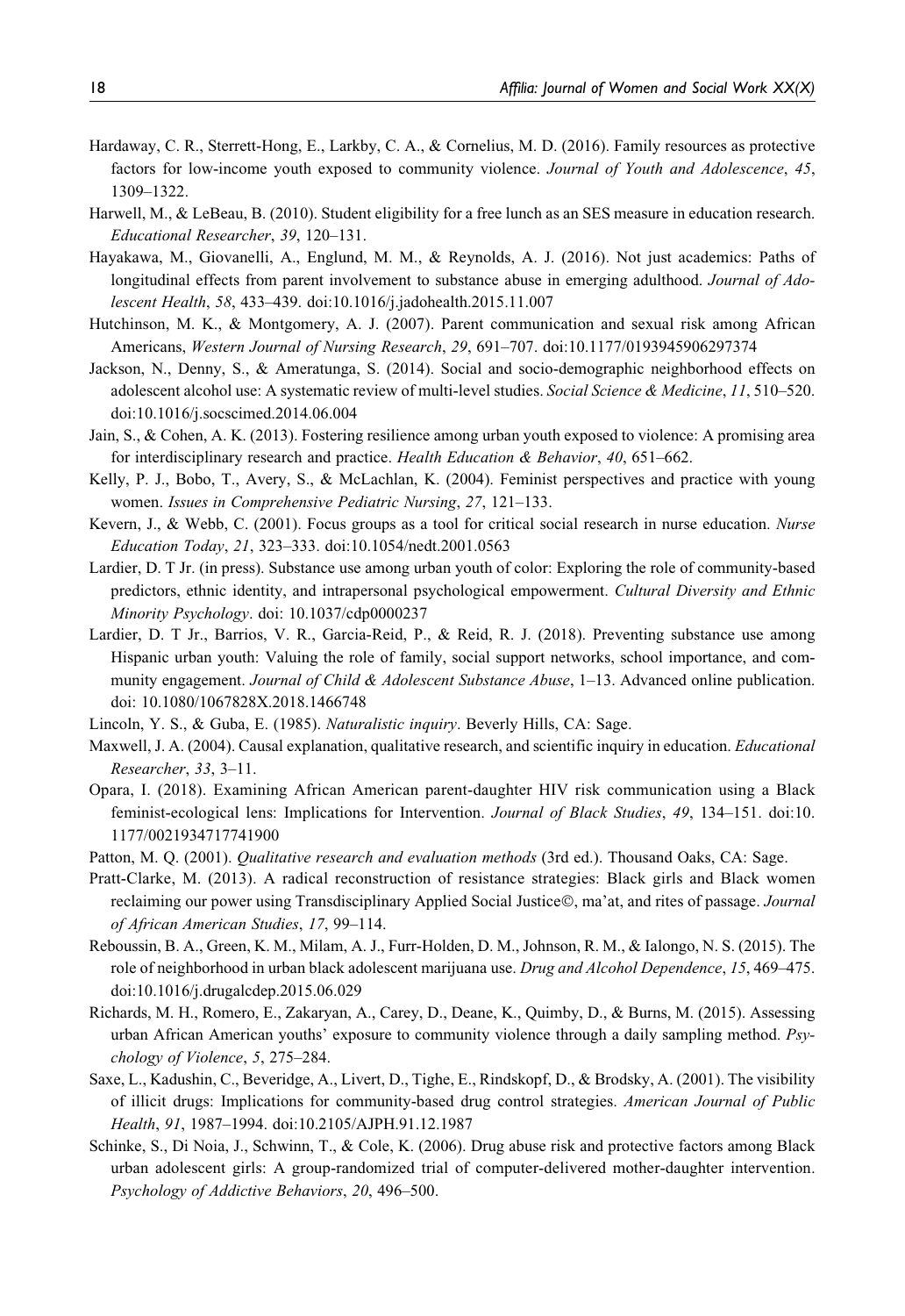- Schinke, S. P., Fang, L., Cole, K. C., & Cohen-Cutler, S. (2011). Preventing substance use among Black and Hispanic adolescent girls: Results from a computer-delivered, mother-daughter intervention approach. Substance Use & Misuse, 46, 35–45.
- Schinke, S. P., Schwinn, T., Hopkins, J., & Wahlstrom, L. (2016). Drug abuse risk and protective factors among Hispanic adolescents. Prevention Medicine Reports, 3, 186–188.
- Schwinn, T. M., Schinke, S. P., Hopkins, J., & Thom, B. (2016). Risk and protective factors associated with adolescent girls' substance abuse: Data from nationwide Facebook sample. Substance Abuse, 37, 564–570. doi:10.1080/08897077.2016.1154495
- Shillington, A. M., Lehman, S., Clapp, J., Hovell, M. F., Sipan, C., & Blumberg, E. J. (2005). Parental monitoring: Can it continue to be protective among high-risk adolescents? Journal of Child & Adolescent Substance Abuse, 15, 1–15. [doi:10.1300/J029v15n01\\_01](http://doi:10.1300/J029v15n01_01)
- Smith, C., & Carlson, B. E. (1997). Stress, coping, and resilience in children and youth. Social Service Review, 71, 231–256.
- Spencer, M. B. (1999). Social and cultural influences on school adjustment: The application of an identityfocused cultural ecological perspective. Educational Psychologist, 34, 43–57.
- Stake, R. E. (1995). The art of case study research. Thousand Oaks, CA: Sage.
- Telzer, E. H., Gonzales, N., & Fuligni, A. J. (2014). Family obligation values and family assistance behaviors: Protective and risk factors for Mexican-American adolescents' substance use. Journal of Youth and Adolescence, 43, 270–283.
- U.S. Census Bureau. (2015). Population estimates. Retrieved from [www.census.gov](http://www.census.gov)
- Voisin, D. R., Harty, J., Kim, D., Elsaesser, C., & Takahashi, L. (2017). Assessing the relationship between parental influences and wellbeing among low income African American adolescents in Chicago. Child  $\&$ Youth Care Forum, 46, 223–242.
- Voisin, D. R., Hotton, A. L., Tan, K., & DiClemente, R. (2013). A longitudinal examination of risk and protective factors associated with drug use and unsafe sex among young African American females. Children and Youth Services Review, 35, 1440–1446.
- Wallace, S. A., Townsend, T. G., Glasgow, Y. M., & Ojie, M. J. (2011). Gold diggers, video vixens, and jezebels: Stereotype images and substance use among urban African American girls. Journal of Women's Health, 20, 1315–1324. doi:10.1089/jwh.2010.2223
- Walton, Q. L., & Oyewuwo-Gassikia, O. B. (2017). The Case for #BlackGirlMagic: Application of a Strengths-Based, Intersectional Practice Framework for Working With Black Women With Depression. Affilia, 32, 461–475.
- Zimmerman, G., & Farrell, C. (2017). Parents, peers, perceived risk of harm, and the neighborhood: Contextualizing key influences on adolescent substance use. Journal of Youth & Adolescence, 46, 228–247. doi:10. 1007/s10964-016-0475-5

#### Author Biographies

Ijeoma Opara, MPH, LMSW is a PhD candidate in the Department of Family Science and Human Development at Montclair State University. Ms. Opara is a licensed social worker and has practiced in both New Jersey and New York. Ms. Opara is also lecturer at Columbia University School of Social Work where she teaches adolescent development courses. Her research interests focuses on highlighting strengths based approaches to STI, HIV/AIDS, and drug use prevention for Black and Hispanic girls and their families.

David T. Lardier Jr., PhD is an assistant professor in the Department of Individual, Family and Community Education at the University of New Mexico. Dr. Lardier's research interests focus primarily on youth and community empowerment in under-served communities of color, as well as the mechanisms through which youth can be involved in research and policy change as both activists and actors of social change. He also examines the development and practice of empowerment-based prevention programs that meet the diverse needs of youth and their communities.